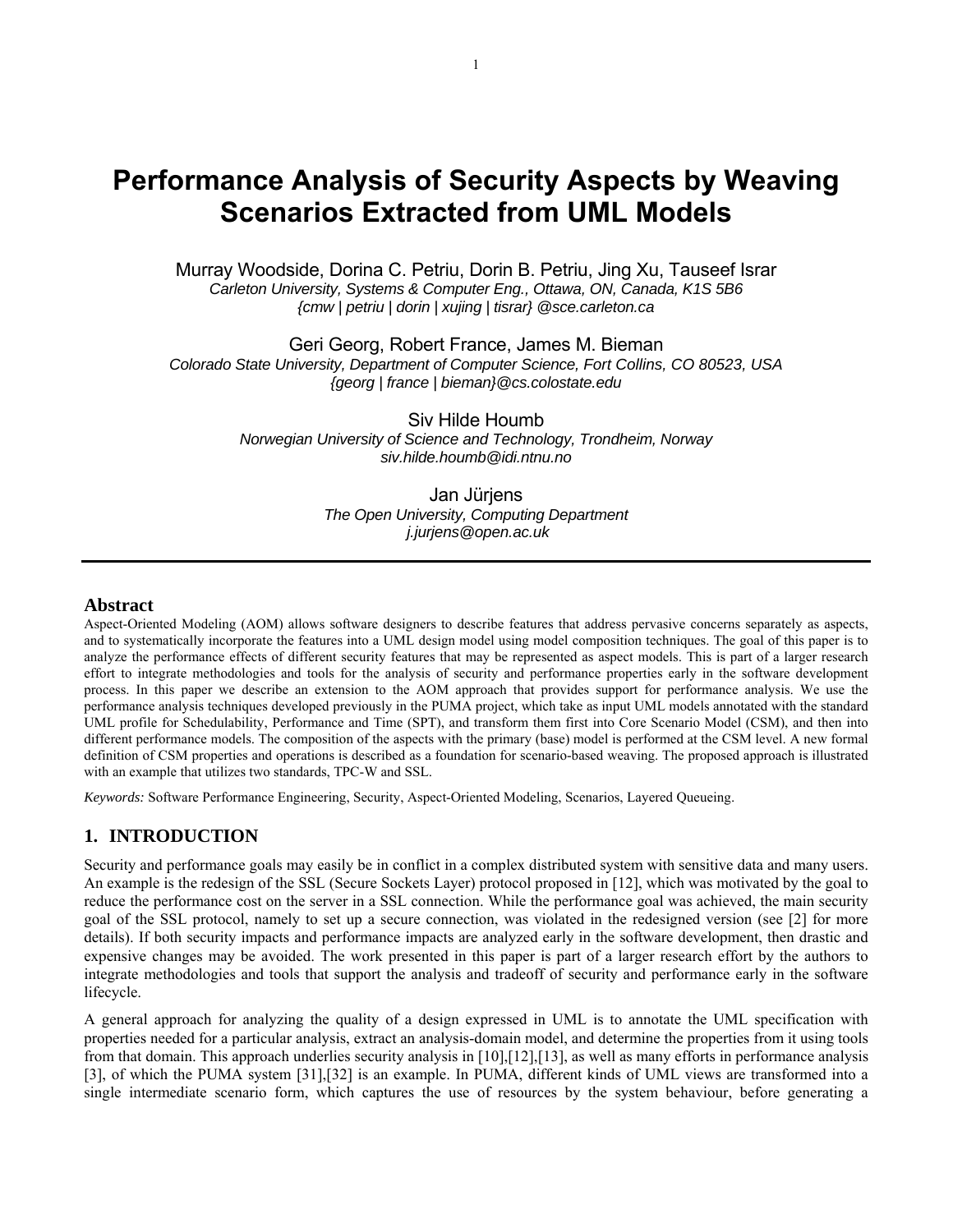performance model. The scenario form, called Core Scenario Model (CSM) may be derived from different kinds of UML diagrams and supports different performance formalisms.

In Aspect-Oriented Modeling (AOM), features that address pervasive or "cross-cutting" concerns are described separately as aspect models (e.g., for security, [6],[25]). Aspect models are composed with a primary design model expressed as UML class diagrams [6],[26], interaction diagrams [6],[14],[29], statecharts [8],[14], and activity diagrams [4],[25],[27]. An aspect or primary model may require different diagram types; for example, an aspect model can consist of both a class diagram and a sequence diagram. In this case, the model composition takes place by independently composing diagrams of the same type, which raises the need to ensure that information is represented consistently across the different types of diagrams in the composed model. Transforming the different types of diagrams to an intermediate form such as CSM and performing the composition on the intermediate form eliminates the need to check for consistency across different diagram types in a composed model.

Previous work on the performance effects of security aspects modeled in UML employed the PUMA approach to evaluate performance after composing the security aspects at the UML level [25],[27]. Another approach for studying the performance impact of security aspects is presented in [5], where the aspects are first woven into a UML architecture design, which is then translated into Rapide, a formal architecture description language, allowing for the simulation of a system's response time.

Performance concerns require changes to the usual aspect-oriented modeling and model composition, including the use of concurrency and deployment model views that are essential for performance analysis; also, special attention must be paid to resource usage, and to composing the performance parameters. Here, the primary model and aspect models are converted to the CSM form first, and then composed. The advantages of CSM-level composition are three-fold:

- The UML models can include any of the UML behaviour formalisms, and can combine a mixture of interaction diagrams, activity diagrams and statecharts with class and deployment diagrams into a single analysis. These UML diagrams are annotated with performance properties using the standard UML Profile for Schedulability, Performance and time (SPT) [17]. The aspect weaving algorithm must address all the possible combinations.
- The extracted CSMs are smaller than the original UML model, because CSM has a much smaller metamodel specialized for scenario modeling. Therefore the composition process is both simpler and more robust, as it does not involve composing a wide variety of model elements in different kinds of diagrams.
- The CSM form combines behaviour, resources, component instances and performance attributes (such as CPU consumption; an aspect may even have different CPU consumption when composed in different locations). Thus CSM has all the necessary information, in a form suitable for the composition which must address all these factors.

The CSM is designed particularly for performance analysis, but the concept can be extended to other analysis domains that are based on scenarios (such as reliability and schedulability). Figure 1(a) shows the processing flow used here. This paper is concerned with the step labeled "compose". In order to be able to integrate the aspect composition tool with existing model transformation tools (from UML to CSM, and from CSM to performance models) a requirement for this work is to keep the existing CSM metamodel unchanged.



**Figure 1 (a) Flow of processing to combine aspects in CSM and to evaluate performance**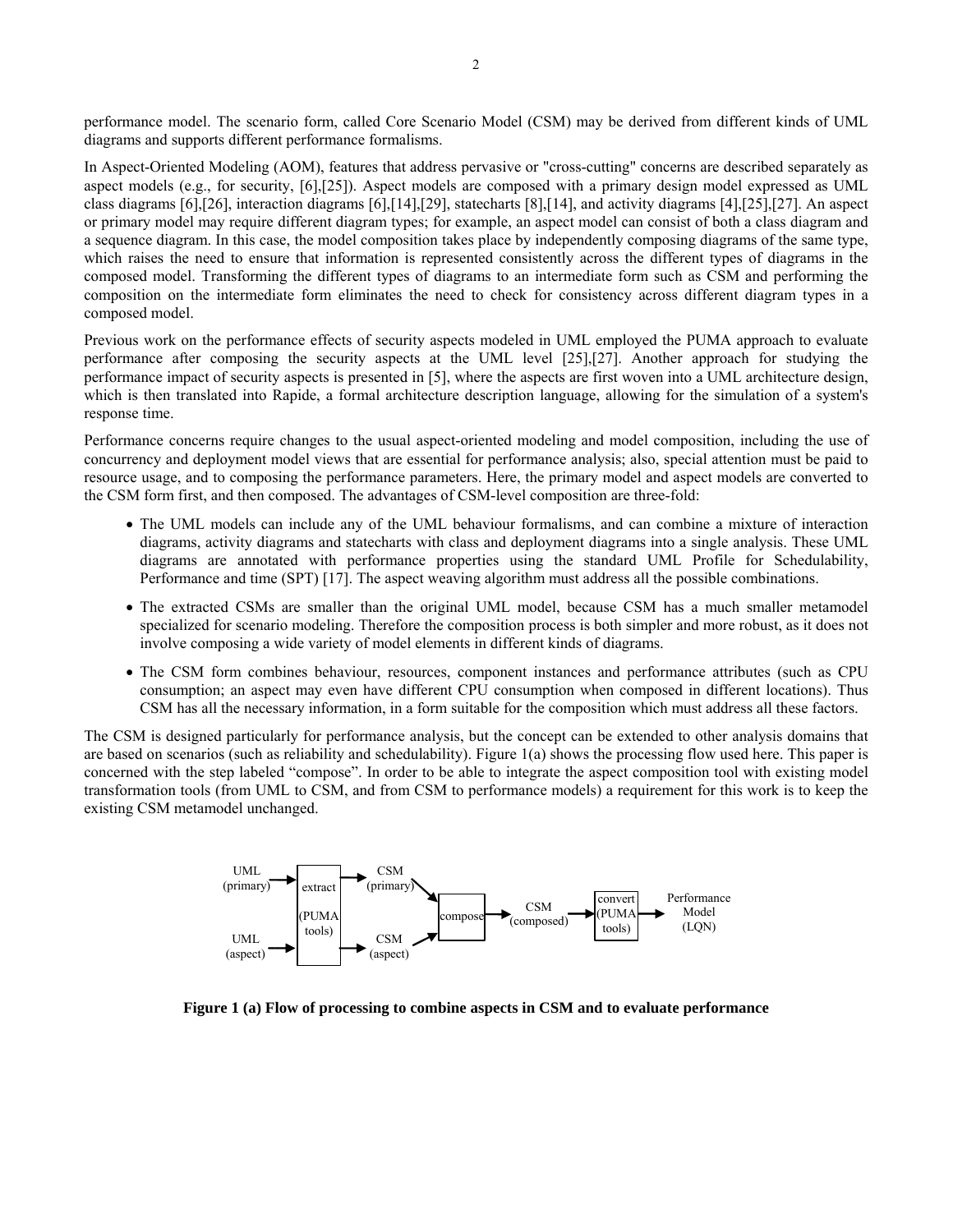

**Figure 1 (b). Tool interactions and information flows in the PUMA architecture [31]**.

Explore solution space

Performance results and design advice Performance model

Other work on scenario composition includes [14] (not necessarily for aspects), considering very general scenarios but without alternative paths. Conditions were found for correctly inserting scenarios at given points. A scenario-related version of aspects, specified as a kind of process algebra (which does include alternative paths), was also considered by Andrews [1]. Point cuts (specification of locations for composition) were given as conditions expressed in predicate logic. The CSM description used here includes scenarios with alternative paths and describes the behaviour as a directed graph, which is closer to the behaviour representation in UML. It uses predicate logic to specify point cuts.

A preliminary version of this work in [24] used an ad-hoc composition of security aspect behaviour into the primary scenario, at locations (join points) specified directly by the designer. This paper develops a new formal framework for general aspect composition of scenarios in CSM, useful for all kinds of aspects. Properties of the CSM model elements are expressed in a form suitable for operating on the model, and operations that are useful for AOM are defined. Very general predicate-logic conditions govern the location and style of composition, and the composition of quantitative performance attributes is specified separately. Special attention is paid to point cut conditions that are useful for security. This paper also extends the example studied in the previous paper [24] to illustrate the combination of an aspect defined in an activity diagram, with a primary model specified in an interaction diagram. The extended example is viewed as a single aspect with kinds of advice, which are composed differently for the first operation in a session, and the later operations.

The paper is organized as follows: section 2 briefly describes the PUMA approach for transforming UML+SPT models into performance models; sections 3 and 4 discuss aspect-oriented modeling of security mechanisms and describes the example system based on TPC-W and SSL, both in UML and in CSM; section 5 introduces formal definitions of CSM operations required for expressing aspect composition, section 6 introduces a new formal approach for composing aspects at the CSM level; section 7 presents the LQN model and some performance results and section 8 gives the conclusions and future work.

# **2. PERFORMANCE ANALYSIS OF UML MODELS**

To support early performance analysis of software specifications, UML has been extended by the standard SPT Profile ([17], currently being upgraded [18]), which defines annotations for performance parameters, resource usage, and workloads. SPT focuses on specified *scenarios* based on important use cases and is designed to work with a tool chain like the PUMA tool architecture shown in Figure 1(b).

A wide variety of performance modeling approaches can be applied to software [3],[28]. Performance by Unified Model Analysis (PUMA) [31] unifies the creation of performance models from software design models by using an intermediate performance metamodel called Core Scenario Model (CSM) introduced in [19] and revised in [20] (which is the version used in this paper). As shown in Figure 1(b), CSM captures the information needed for performance analysis from design models created by any UML tool and from different UML representations of system structure (e.g., class, component, deployment diagrams) and behavior (e.g. interaction diagrams, activity diagrams). CSM provides a single source for creating different kinds of performance models (e.g. queueing, layered queueing, Petri nets, simulation) as described in [31],[32]. In this paper we show how security aspects can be inserted into the primary model of a system at the CSM level, and we do the performance analysis with a layered queueing model (LQN) [34].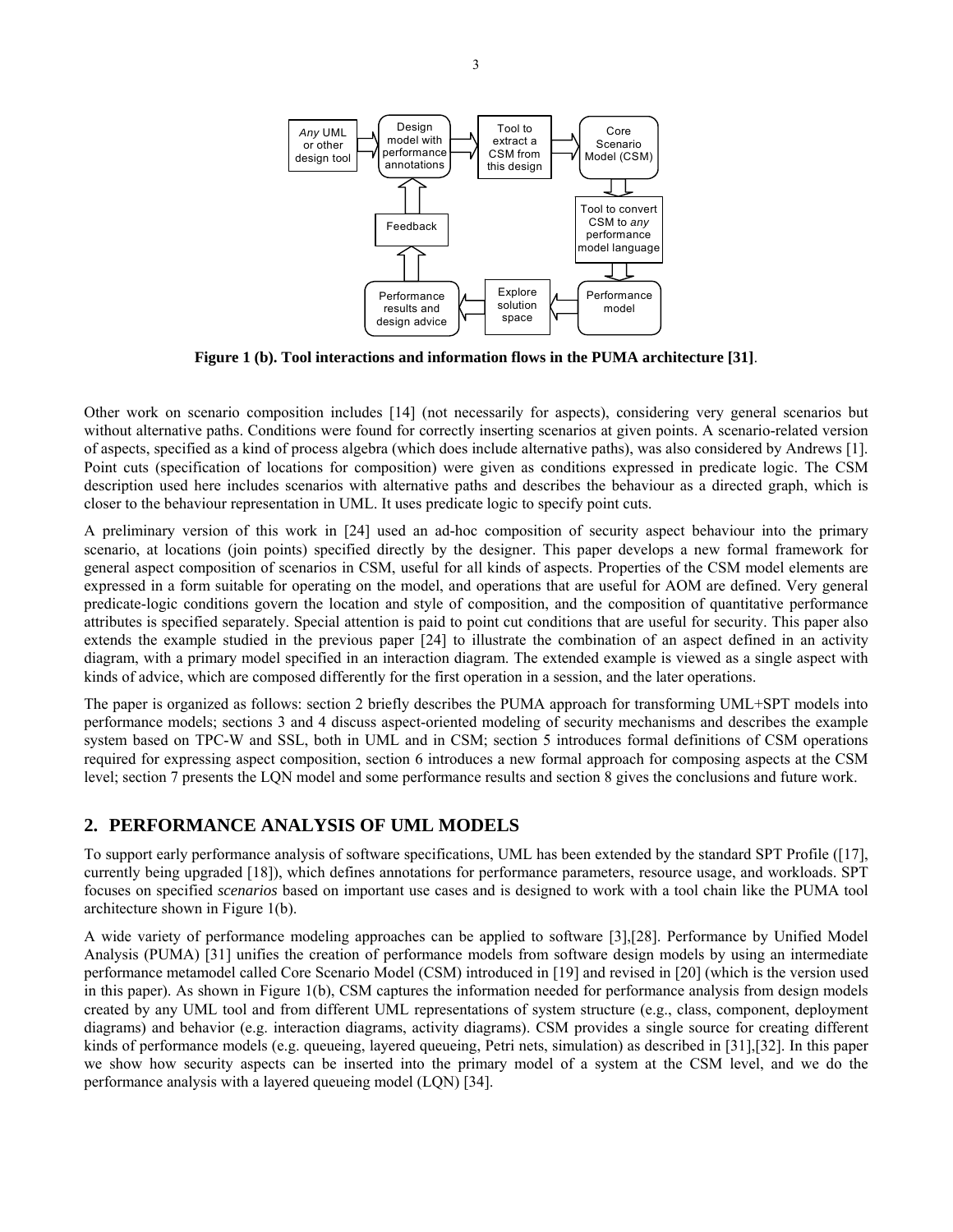A CSM model defines a set of *Scenarios* composed of operations (called *Steps*) with precedence relationships and resource requirements and demands. Precedence patterns include sequence, fork/join, and branch/merge, with no requirement that a forked or branched path should rejoin into a single flow. *Resources* include processors, other devices, software components, processes and logical resources of all kinds, while demands describe how many requests are made by a step, or how much CPU processing is demanded. Each scenario has a *workload* which defines the arrival of requests to execute the scenario. Examples are given in Section 4 below.

## **2.1 The Core Scenario Model (CSM) from PUMA**

The CSM metamodel in Figure 2 (from [20]) is based on the domain model for performance annotations in the SPT profile [17],[22], and SPT stereotypes are mapped to CSM classes, and SPT tagged values to CSM class attributes. Computations are represented by *Steps*, with precedence structure established by *PathConnections*. A *Step* is executed by a *Component*, and uses *Resources*. A *Step* may represent a "basic" computation, or a composite step refined by a sub-scenario (specified by the "subscenario" association role in Figure 2). Two specialized steps, *ResourceAcquire* and *ResourceRelease*, are provided to acquire and release resources explicitly. A CSM model is a collection of top-level scenarios and sub-scenarios, where the top-level scenarios are driven by open or closed *Workloads* representing arrival of requests for computation, and the subscenarios are refinements of steps.

The CSM model elements have attributes that correspond to SPT tagged values and serve as inputs for performance analysis, including host execution demands, repetition counts, branch probabilities, arrival rates or number of users. The instances of *PathConnection* subclasses (*Sequence*, *Branch*, *Merge*, *Fork*, *Join*) are derived directly from the UML behaviour specification, while the *Components* and host resources (*Processors*) are derived from both behaviour and deployment diagrams.



**Figure 2. The Metamodel for CSM (the Core Scenario Model)**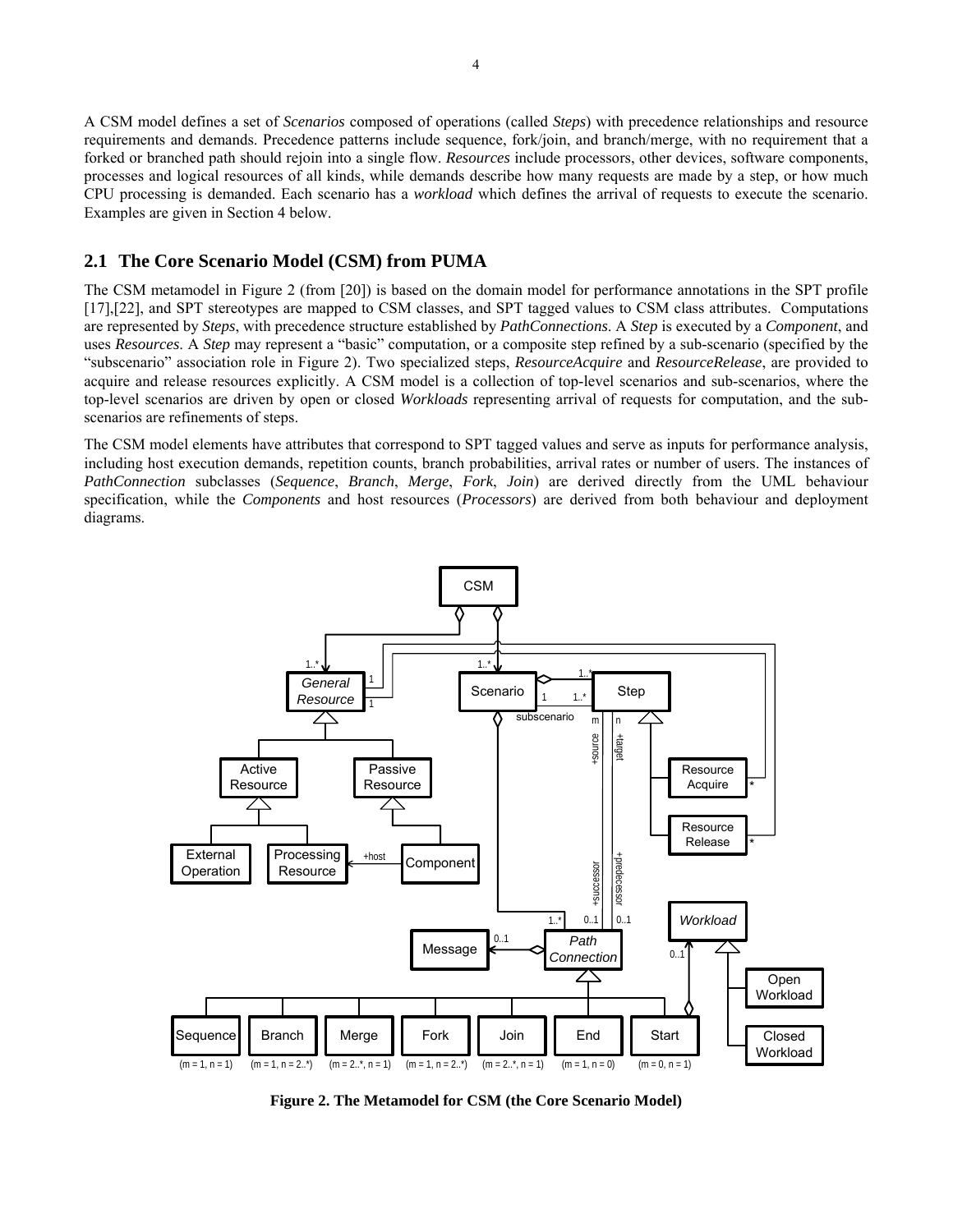

**Figure 3. Behaviour features in: (a) UML sequence diagram, and (b) the corresponding CSM**.

Figure 3 shows how various features of a UML Sequence Diagram are represented in CSM. The top-level scenario starts with User sending a request message to Server. This is represented in CSM by a *ResourceAcquire* step ra(Server) (indicating that the Sever resource must be acquired first), followed by the request step, which represents the UML *ExecutionOccurence* that is the effect of receiving the message. The next step, loopBody, is refined as a sub-scenario whose starting step is linked to its owner by a dotted arrow. After completing loopBody, the server executes the step output invoked by a self-message, then replies to User, effectively completing its service (represented by a *ReleaseResource* step rr(Server)). The effect of the reply message is the step end of User. Note that the actual messages in the sequence diagram are not represented as CSM steps, but as CSM model elements of type *Message* attached to the path connector preceding the step that corresponds to the effect of that message. The loopBody sub-scenario begins with the init step, followed by a branch connector with two branches that are merging later. The right branch is the most interesting, as it contains a parallel structure forking three other branches, but only two join later. One of the messages sent in parallel, namely  $log<sub>g</sub>$  is stereotyped <<noSync>>, which indicates an asynchronous message starting a parallel branch that will not join. This stereotype is not in SPT, but was added in [19],[20] and [31].

# **3. ASPECT-ORIENTED MODELING OF SECURITY MECHANISMS**

An aspect-oriented model includes a base model called the *primary model*, which reflects core design decisions, and a set of *aspect models*, each describing a system property, or feature, that crosscuts the primary model [6]. Aspect models are composed with the primary model to produce an integrated design model.

An aspect model defines a crosscutting feature as a pattern, independent of any primary model it may be composed with. As in [6] it is termed a *generic aspect model* and may be thought of as a template with formal parameters. For each insertion in the primary model the template is instantiated and its formal parameters are bound to values from the primary model, using binding rules, to give a *context-specific aspect model.*

As in other AOM work (e.g., [1],[14]) we use here terms from Aspect-Oriented Programming: an *advice* is an aspect model that will be *woven* into (composed with) the primary model; a *point cut* is a specification of conditions that identify locations in the primary model where the aspect should be woven, and a *join point* is a location (i.e., a set of model elements) in the primary model that matches the point cut specification; there may be several such locations.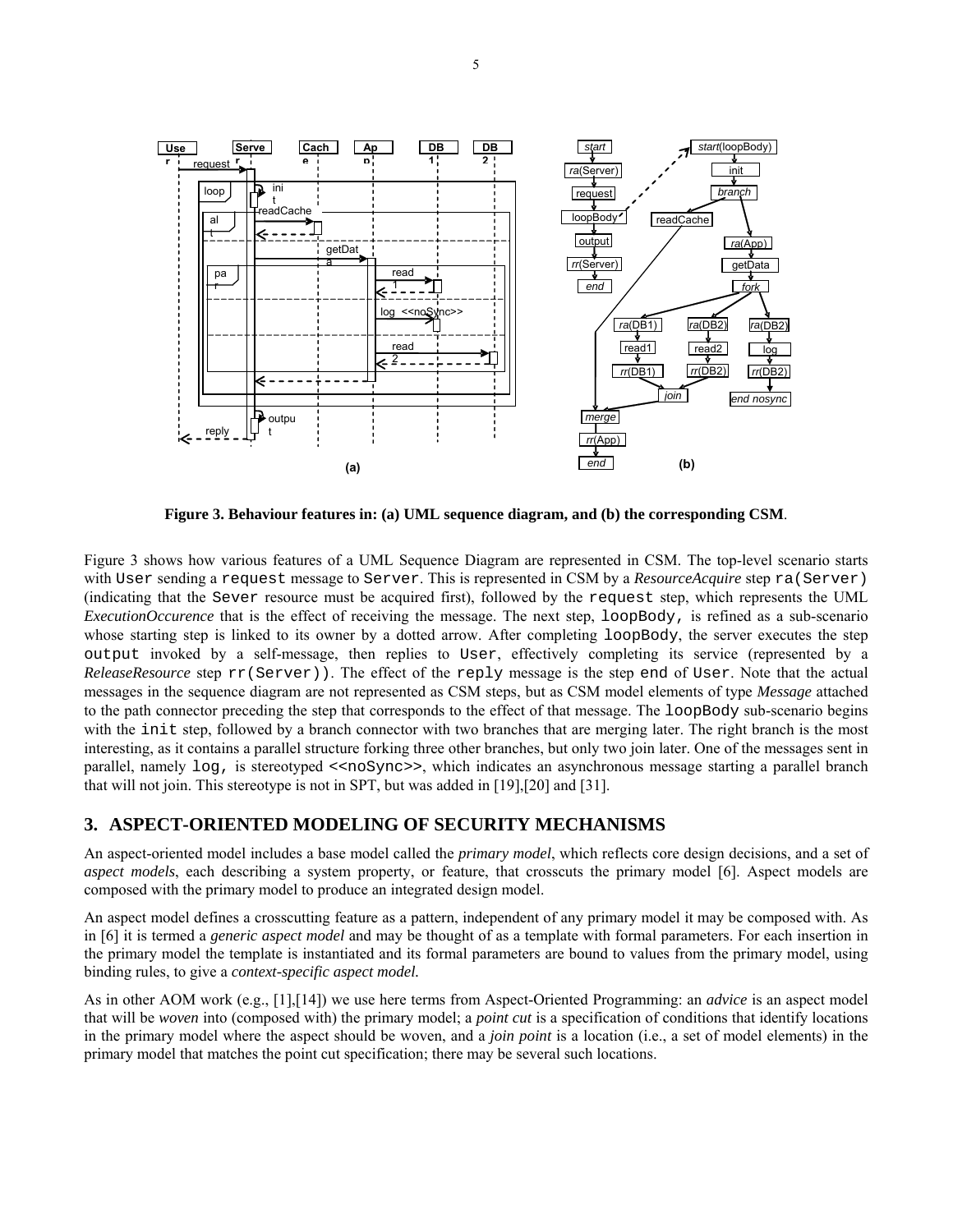## **3.1 UML primary model of an on-line bookstore**

CSM scenario weaving will be illustrated with an example based on TPC-W, a benchmark of the Transaction Processing Performance Council [30], which models the workload of an on-line bookstore. The primary model represents the basic functionality without any security mechanisms. SSL secure communication is later added to the primary model through aspect composition.

The components of TPC-W are logically divided into three tiers: a) a tier consisting of a set of emulated web browsers (EB), b) a web tier that includes Web Servers, Image Servers and Web Caches and c) a persistent storage tier. TPC-W emulates customers browsing and buying products from a website, with 14 different web pages that correspond to typical operations performed by a customer. The user starts at the "Home" page which includes the company logo, promotional items and navigation options to best selling books, new books, search pages, the shopping cart, and order status pages. At every page, the user is offered a selection of pages that can be visited next. The user may browse pages containing product information, perform searches with different keys and put items in the cart.

The pages for ordering and buying will be made secure. A new customer has to fill out a customer registration page; for returning customers, the personal information is retrieved from the database. Before ordering, the user may update the shopping cart content. When deciding to buy, the user enters the credit card information and submits the order. The system obtains credit card authorization from a Payment Gateway Emulator, PGE, and presents the user with an order confirmation page. At a later date the user can view the status of the last order.

The TPC-W benchmark specifies a workload mix in which 80% of the web page accesses are to the Home, New Products, Best Sellers and Search pages while the remaining 20% of the accesses are to the Shopping Cart, Order, Buy and two administration web pages. Of the 20% ordering web pages, a quarter of the accesses are to secure web pages requiring SSL encryption. This paper focuses on the composition of security aspects, so we consider only two scenarios that access secure pages: a simple one shown in Figure 5 that returns the customer registration page and a more complex one shown in Figure 6, to buy a product. To support performance evaluation the UML model also includes the deployment of the major software components to hardware devices shown in Figure 4. Deployment shows the software components, their corresponding artifacts and the deployment of artifacts on processing nodes. The DBProc node is stereotyped as <<PAhost>> to show it is a host, and as <<PAresource>> to indicate that it is a computational resource.



**Figure 4. UML deployment diagram for TPC-W** 

The scenario GetCustRegPage, shown in Figure 5, returns the registration web page to EB. This scenario is interesting because it starts with a non-secure message between EB and WebServer, but ends with a secure reply needed to protect private information. The User will use the returned page to register as a known or new customer in another interaction (not shown here). The following operations are performed:

- EB issues a request for the customer registration page;
- WebServer gets the necessary images (company logo, button images, etc) from ImageServer;
- WebServer constructs the html customer registration page and returns it to EB.

The scenario GetBuyConfirmPage is described in two interaction diagrams shown in Figure 6. The upper diagram transfers the shopping cart content into a newly created order for the registered customer, executes a payment authorization, and returns a page with the details of the order to the EB. The following operations are performed: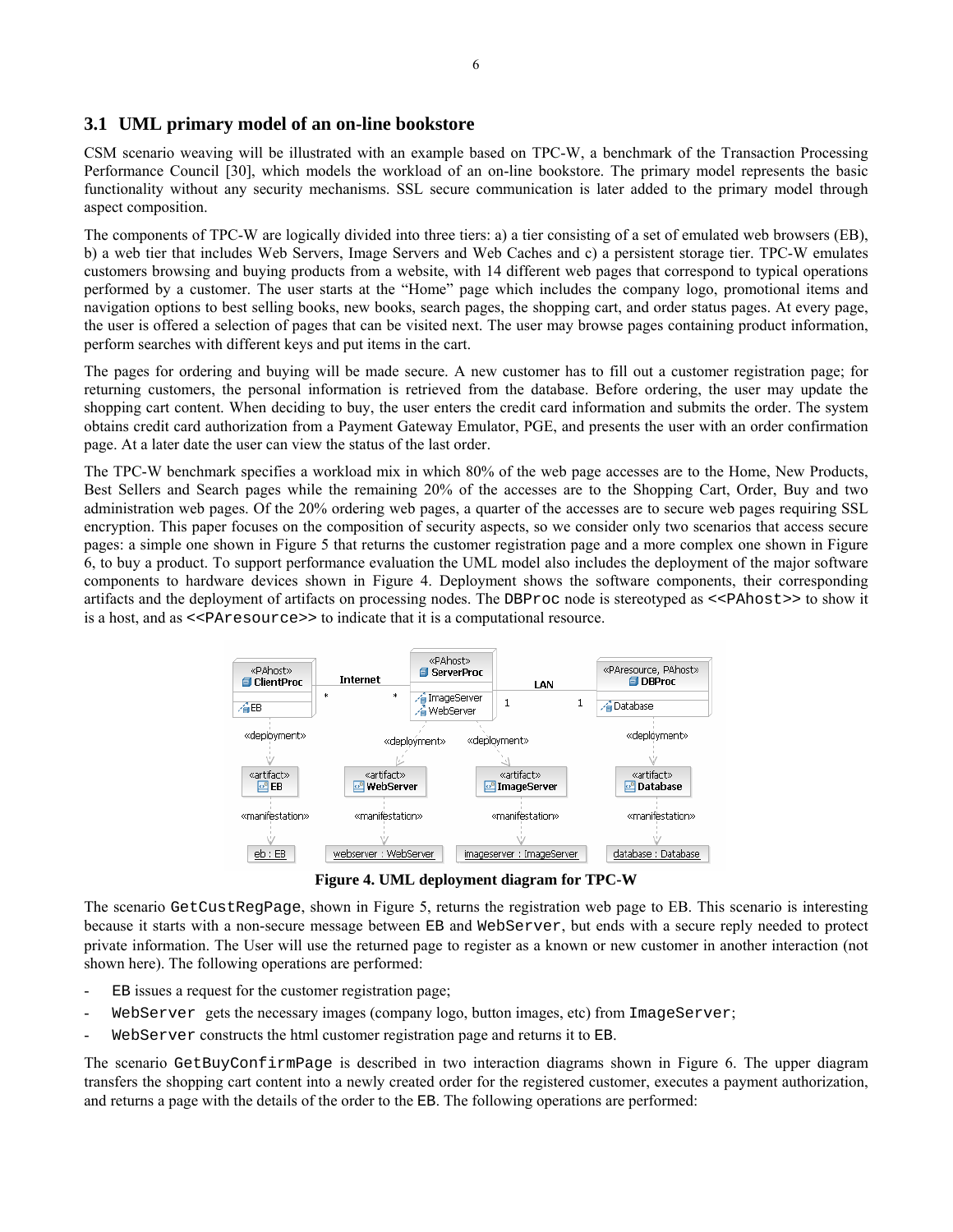- EB issues a request to WebServer for "buy confirm page";
- WebServer gets the corresponding shopping cart object;
- With 5% probability, a shipping address is passed from EB (modeled as an **opt** block)
	- WebServer tries to match the shipping address in the corresponding table in the database
	- If no address record is found, insert a new address record (modeled as a nested **opt** block)
- Invokes the Checkout sub-scenario (as a **ref** fragment)
- WebServer gets necessary images from ImageServer
- WebServer constructs the html code for the buy confirm page and returns it to EB.





The Checkout sub-scenario is represented by the lower diagram in Figure 6. It creates a new order in database, with all the items in the cart turned into order lines. Then an authorization is obtained from the Payment Gateway Emulator (PGE) that is an external system. Finally the credit card is registered in the database and the cart is cleared.

Figures 5 and 6 show the SPT annotations in an abbreviated form, without the full stereotype/tagged value syntax, to limit clutter. However, the complete stereotypes and corresponding tagged values were defined with the industrial UML editor [11] used to generate automatically the CSM models shown in the next section. An additional performance annotation for message size in kilobytes, shown as the variable \$MSG\_SIZE, is also shown in Figures 5 and 6.

Some example SPT profile performance annotations used in this primary model are:

- CPU execution demand PAhostDemand in milliseconds for operations (applicable to execution occurrences and messages stereotyped as <<PAstep>>)
- probability PAprob for **alt** and **opt** interaction operands stereotyped as <<PAstep>>
- repetition count PArep for **loop** interaction operands stereotyped as  $\langle$ PAstep>>
- PArate in processor operations per millisecond for host devices, that is for nodes stereotyped as  $\leq$ PAhost>>)
- PAcapacity for resource multiplicity, which may denote a multiprocessor or a multithreaded process (applicable to elements stereotyped as <<PAresource>>)
- a demand for an external operation (by a resource which is not modeled in UML), applied to operations stereotyped  $<Astep $>>$  (here, the payment system PGE)$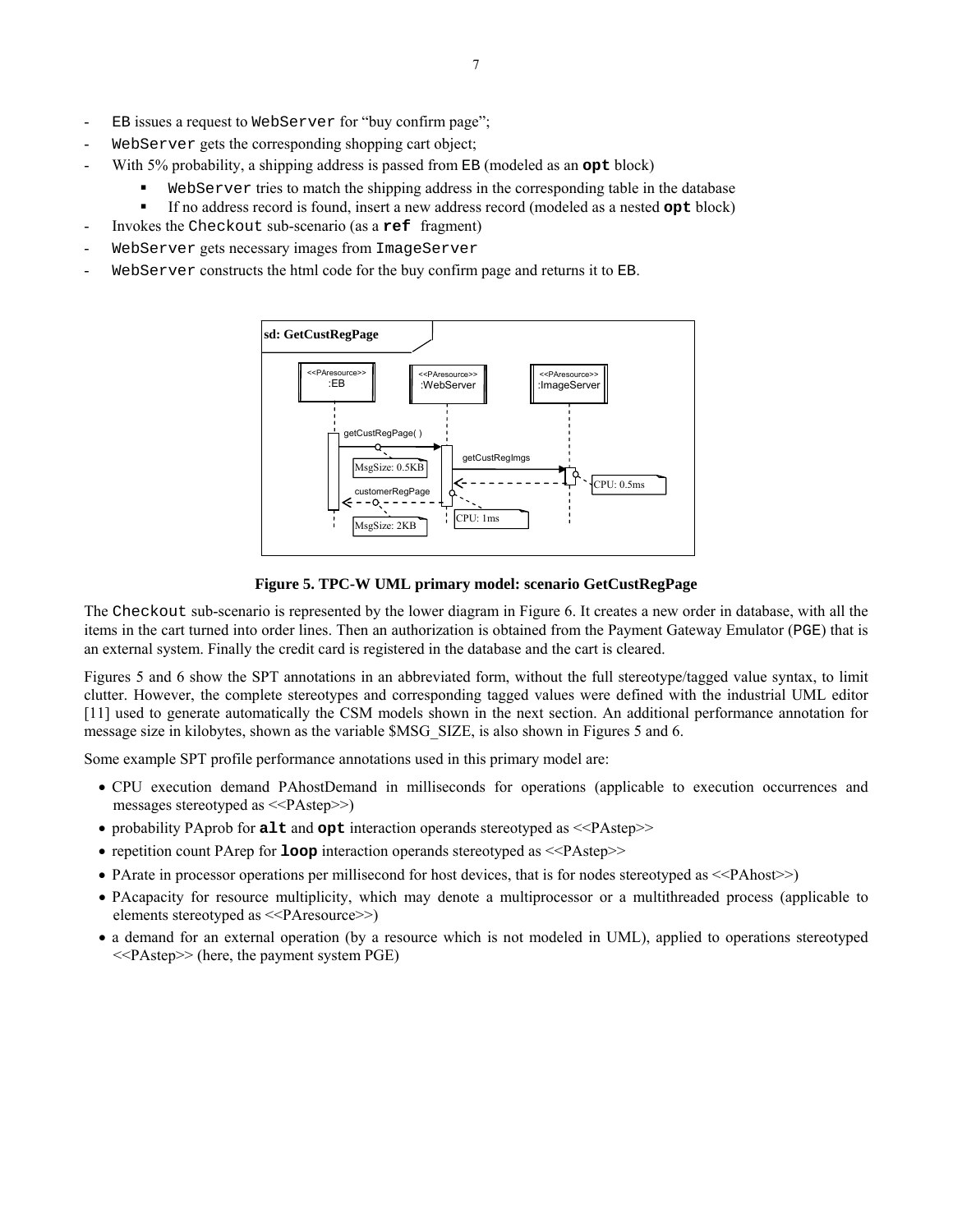

**Figure 6. TPC-W UML primary model: scenario GetBuyConfirmPage**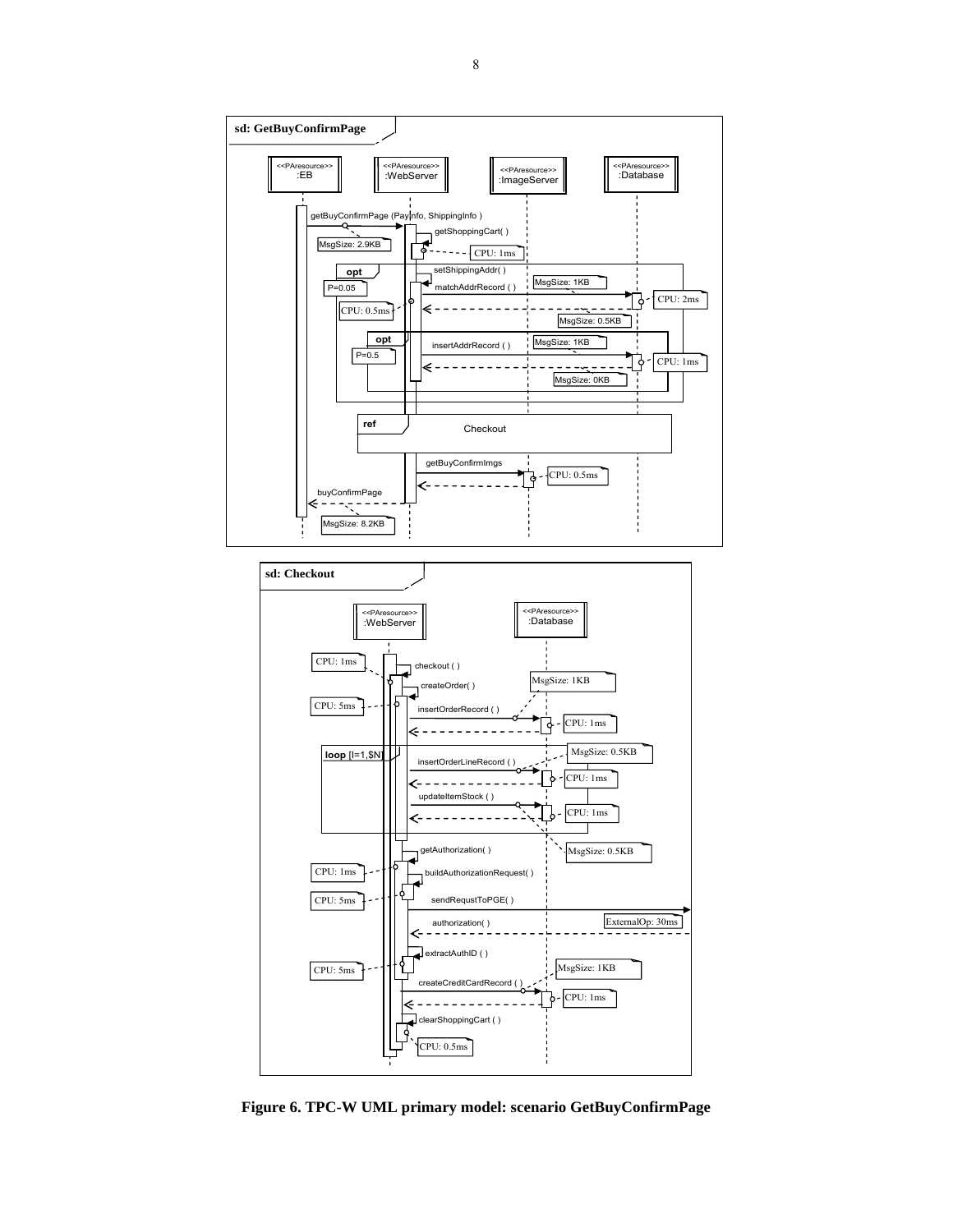## **3.2 UML generic aspect advice model for SSL**

SSL is the most common authentication protocol used for web-based secure transactions [16]. It handles mutual or one-way authentication and preserves the integrity and confidentiality of data exchange between clients and servers. SSL has two phases: a *handshake* phase and a *data transfer* phase. Each phase represents a different functionality that should be inserted in the primary model at different join points, so each represents a sub-aspect of SSL.

The generic aspect model for SSL describes the structure and behaviour of the protocol, without reference to the system to which SSL will be applied. Each sub-aspect has its own model, which may use different names for the generic roles. Figures 7(a) and 7(b) represent the deployment diagrams, and Figures 7(c) and 7(d) the behaviour for SSL handshake and SSL data transfer, respectively. All nodes are generic, and will be bound to concrete nodes in the process of instantiating the contextspecific aspects, as described in section 4.2. We use the convention that generic role names start with a '|', similar to [6]. The SSL handshake model involves four generic roles: |server (the server side of the communication), |serverSSL (server side SSL execution), |client (the client side of the communication) and |clientSSL (client side SSL execution), and two generic processing nodes, |ServerProc and |ClientProc.



**Figure 7(a). Deployment diagram for SSL handshake Figure 7(b). Deployment diagram for SSL data transfer**

Figure 7(c) describes the behaviour of SSL handshake as an activity diagram, rather than a sequence diagram, only to emphasize that by dealing with aspects at CSM level, we have the ability to compose scenarios defined in UML with a mixture of behaviour diagrams. We demonstrate one-way authentication, where a server is authenticated to a client as part of the handshake.

The handshake phase allows the |client to authenticate the |server and to negotiate an encryption algorithm and cryptographic keys to be used during the data transfer phase. The encryption mechanisms are different during the two phases: public key encryption is used for authentication and key exchange, and symmetric encryption (which is much faster [16]) for data transfer. The handshake starts from the |client, which sends through its |clientSSL a message to the |serverSSL containing information about the SSL version, the cryptographic algorithms the |client supports, and a session identifier. The |serverSSL responds with a certificate, that the other side attempts to validate. If the server certificate is not validated by the |clientSSL, then an alert is sent to the |serverSSL, and the connection is aborted.

If the server certificate is validated, the handshake continues to set up privacy and message integrity mechanisms. The |clientSSL creates a random string from the server public key, called the pre\_master\_secret, which is encrypted using the same server public key, and is then sent to the **|serverSSL**. Symmetric keys are computed from the unencrypted version of the string, and a secret digest string (to be used for message integrity) is also created by both sides independently, without exchanging additional information. Finally, the integrity mechanism is used to ensure that the security of the handshake information has not been compromised. This is done in two steps. First, the |clientSSL creates a digest of all the handshake messages seen thus far, encrypts it, and sends it to the |serverSSL. The |serverSSL checks the digest against the same set of handshake messages. An alert is sent to the other side if the digest is wrong, otherwise the integrity check continues. Now the |serverSSL performs the same operations, including the newest handshake message from the client SSL, and this digest is checked by the |clientSSL. If the digest is wrong, the |clientSSL sends an alert to the server side, otherwise the handshake is complete. As in the case of certificate validation, if there are any errors associated with either of these digests, the entity that discovers the problem sends an alert to terminate the connection.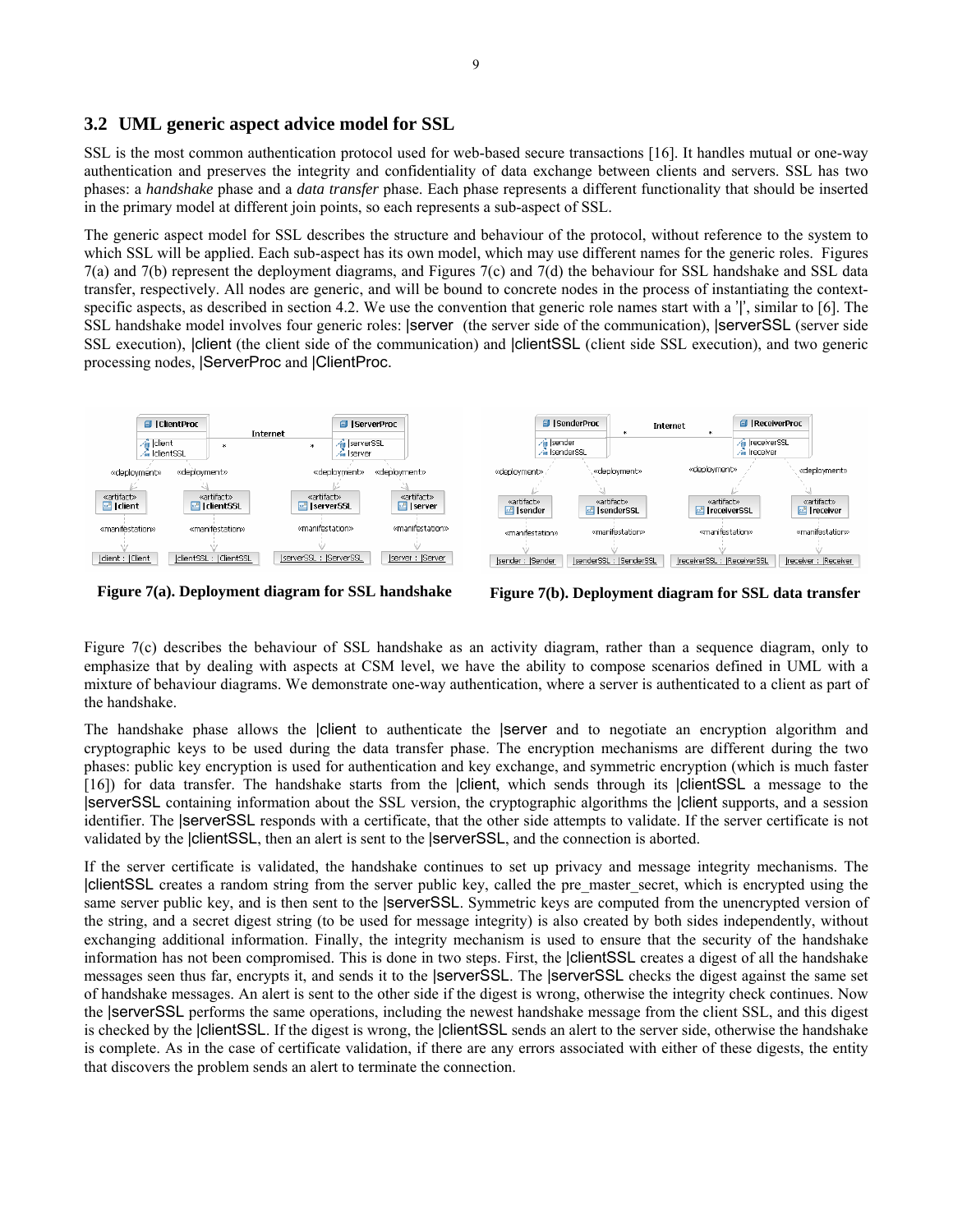

**Figure 7(c). Generic SSL aspect model: behaviour view of SSL handshake**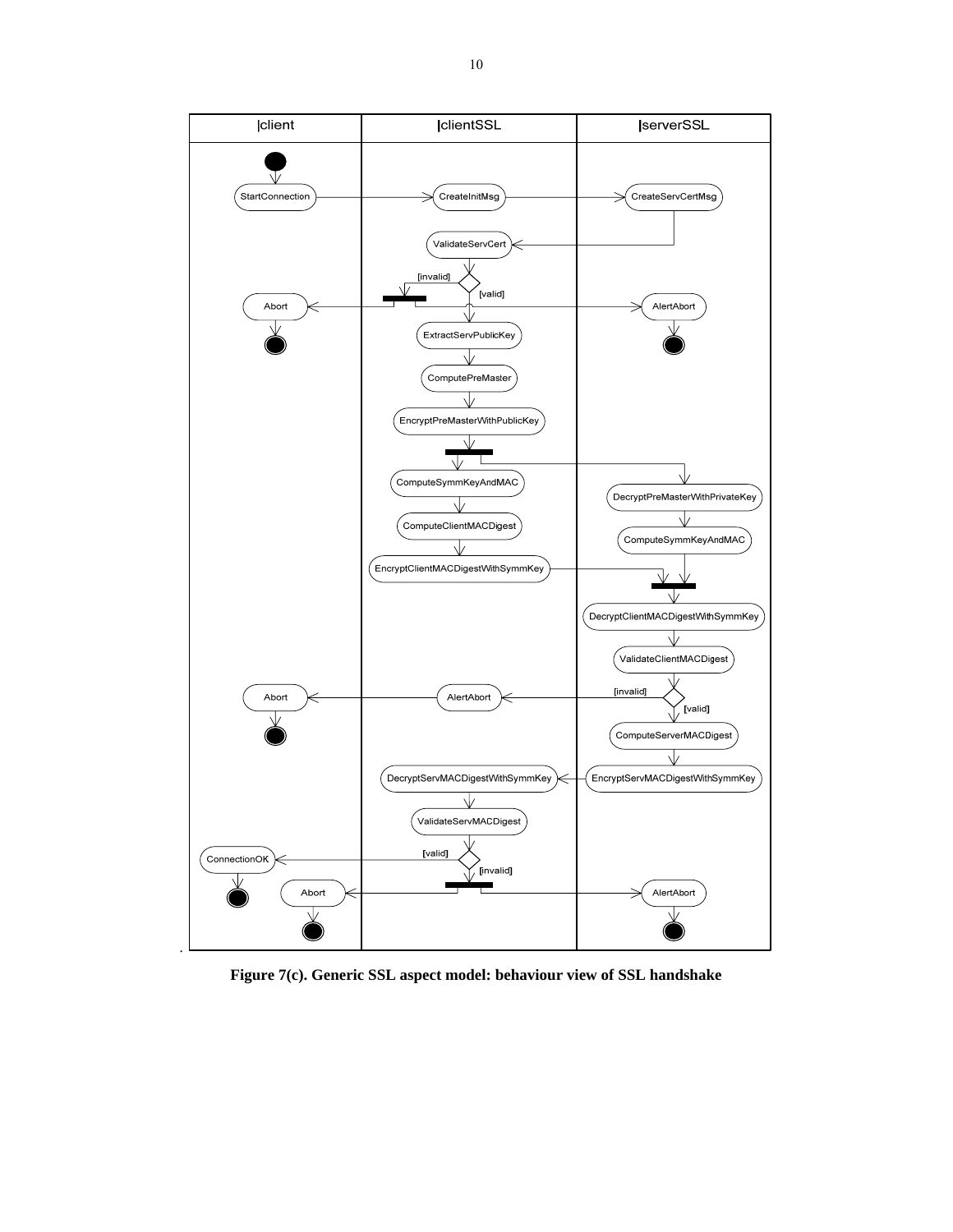

**Figure 7(d). Generic SSL aspect model: behaviour view of SSL Data Transfer**

Figure 7(d) describes the behaviour of the SSL data transfer as a sequence diagram. A message from |sender is first broken into fragments by |senderSSL. The number of fragments depends on the length of the data to be transferred. For each fragment, a sequence number is incremented. A digest is created using the sequence number, fragment length, message type (e.g. application data or handshake), fragment, and secret digest string. The digest is appended onto the fragment and then encrypted using the symmetric key exchanged during the handshake phase (resulting in a payload). A header is pre-pended to this information, which contains the type of the message, the length of the fragment and digest, and the SSL version number. This entire entity is the record that is sent to the target; |receiverSSL increments the sequence number, extracts the header, decrypts the payload using the symmetric key, extracts the fragment and digest, and validates the digest using the secret digest string. If either the decryption or the digest validation fails, the receiving target sends an alert to the data source that indicates the failure type. Depending on the overall application protocol (which is independent of the SSL protocol), the data source may attempt to re-send the record, or terminate.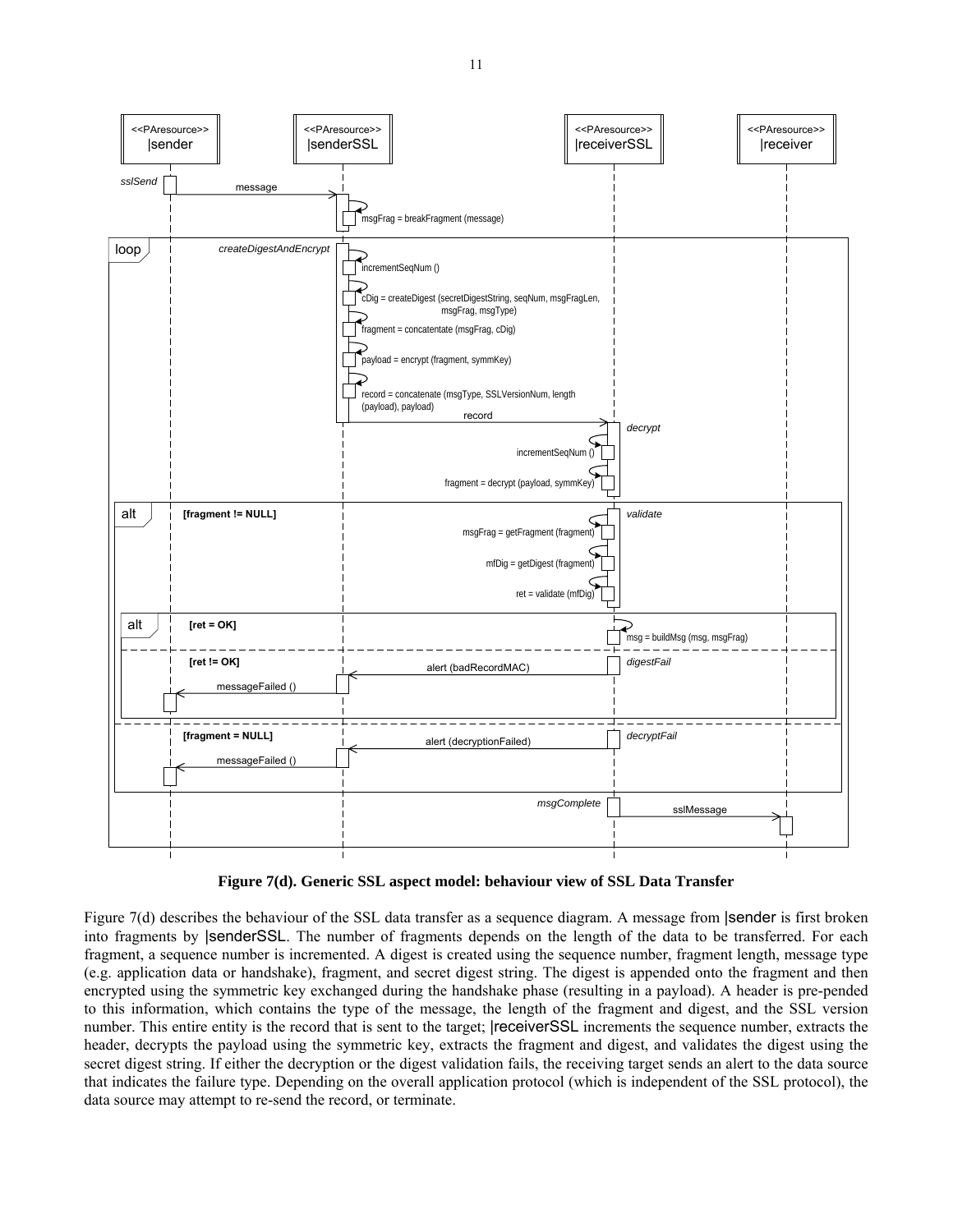The generic aspect model contains more information than is necessary for performance analysis. Hence, the level of abstraction may be raised, for instance by combining sequential steps into more abstract steps in Figure 7d. For example, the three |receiverSSL invocations begun by receipt of the record message are abstracted into a single invocation called decrypt. These abstractions are shown in Figure 7d in an italicized font next to the group of invocations they abstract. Some of these names appear as *Step* names in the CSM of Figure 9. Details of abstraction are beyond the scope of this paper; please see Petriu and Sabetta [23] for details.

The SPT performance annotations (which are not shown in Figures  $7(c)$ ,(d)) use variable placeholders instead of concrete values for the values PAdemand, PAprob, etc. These variables will be assigned concrete values depending on the location of aspect insertion.

## **4. CSM primary and generic aspect advice model**

In the PUMA toolset, CSM models are automatically generated from UML+SPT models created with an industrial UML editor [11] either from sequence or from activity diagrams [31]. For this work, we used CSM models obtained with the CSMGenerator [32], an Eclipse-based RSA plug-in that traverses UML 2.0 Sequence Diagrams with performance annotations and generates one or more CSM *Scenarios* for every diagram.

UML sequence diagrams or activity diagrams with a PAworkload annotation generate top-level CSM *Scenarios*, while UML scenarios without a workload annotation generate CSM sub-scenarios. Lifelines in the interaction diagram generate CSM *Components* which can have host associations with CSM *ProcessingResources* that are specified as nodes in UML deployment diagram.

Figure 8 shows the CSM top-level scenario for the TPC-W GetBuyConfirmPage primary model and its Checkout subscenario from Figure 6. The top-level scenario shows the CSM Steps corresponding to the execution occurrences stereotyped as <<PAstep>> in the interaction diagram as well as explicit resource acquisition and release. A ResourceAcquire is generated whenever a lifeline first receives a synchronous or asynchronous call message or whenever execution first starts. A ResourceRelease is generated whenever a lifeline sends an asynchronous call message or whenever execution finishes.



**Figure 8. CSM GetBuyConfirmPage primary model**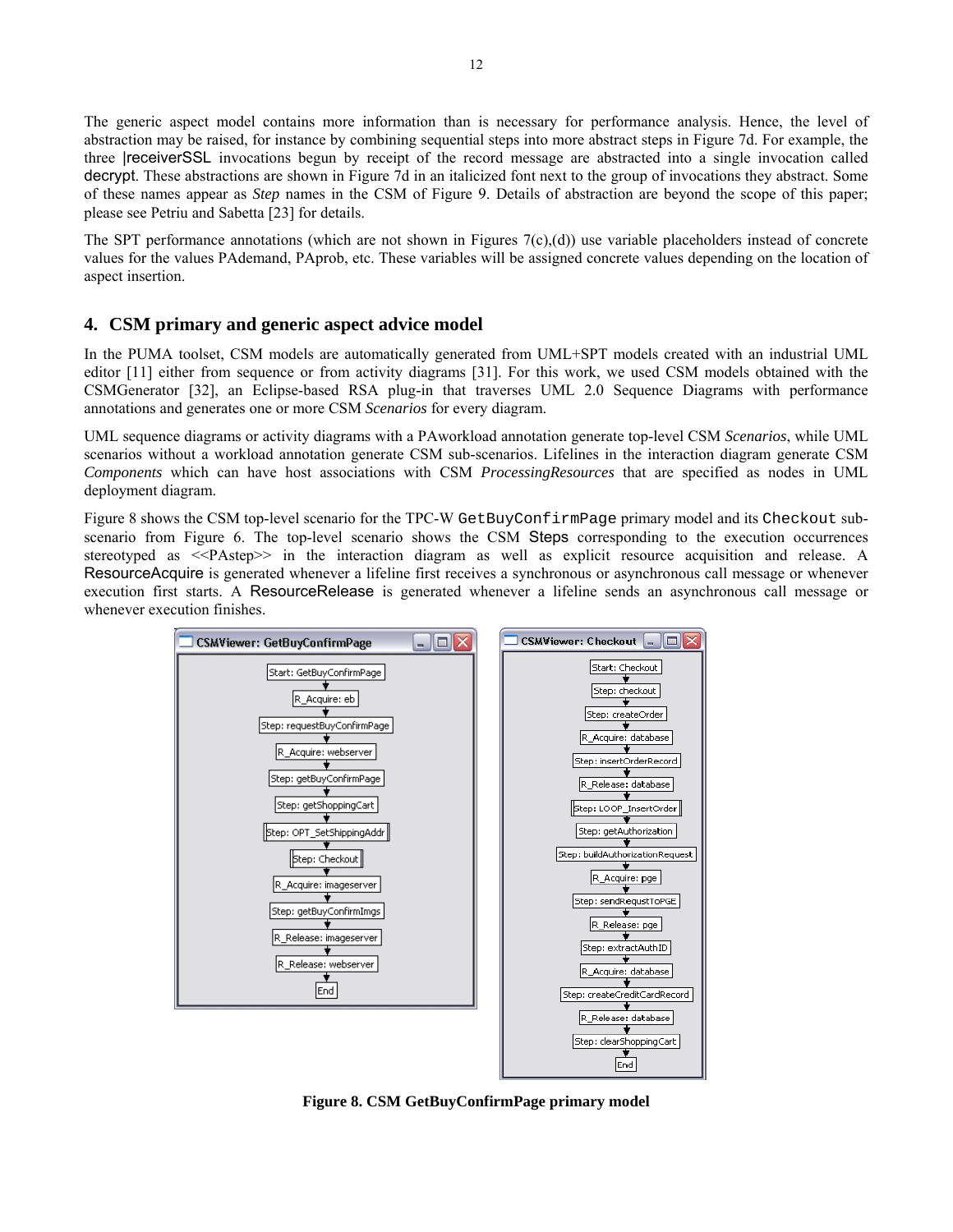**Opt** and **loop** combined fragments are generated in CSM as *composite steps* with the **loop** interaction operands as subscenario *refinements* for those composite steps. The interaction operand details are shown as CSM sub-scenarios. For the GetBuyConfirm top-level scenario, the **opt** combined fragment for setting the shipping address is shown as the OPT\_SetShippingAddr composite step with a corresponding refinement as the OPT\_SetShippingAddress subscenario (not shown). Similarly in the Checkout scenario, the **loop** combined fragment that inserts the order details is shown as the LOOP InsertOrder composite step and its corresponding sub-scenario (not shown).

Figure 9 shows the complete CSM scenario for the generic SSLtransfer aspect introduced in Figure 7(b) and 7(d). For the SSLtransfer example, the loop step and the corresponding sub-scenario are both called LOOP\_Fragments*.* The **alt** combined fragments are shown as matched Branch and Merge PathConnections with a composite step and a subscenario for each alternate operand. In Figure 9 the alternatives are: ALT\_DecryptOK, ALT\_DecryptFail, ALT\_DigestOK, and ALT\_DigestFail. **Par** combined fragments are treated similarly to **alt** combined fragments. They generate matched CSM Fork and Join PathConnections with a composite step (refined by a sub-scenario) for each parallel operand.

The lifelines from the sequence diagram give rise to generic CSM Components that retain the role names. The generic components either have no host associations if the roles have no deployment constraints, or have host associations to CSM ProcessingResources that correspond to nodes in any constraining UML deployment diagrams.



**Figure 9. Generic Aspect CSM model: SSLTransfer**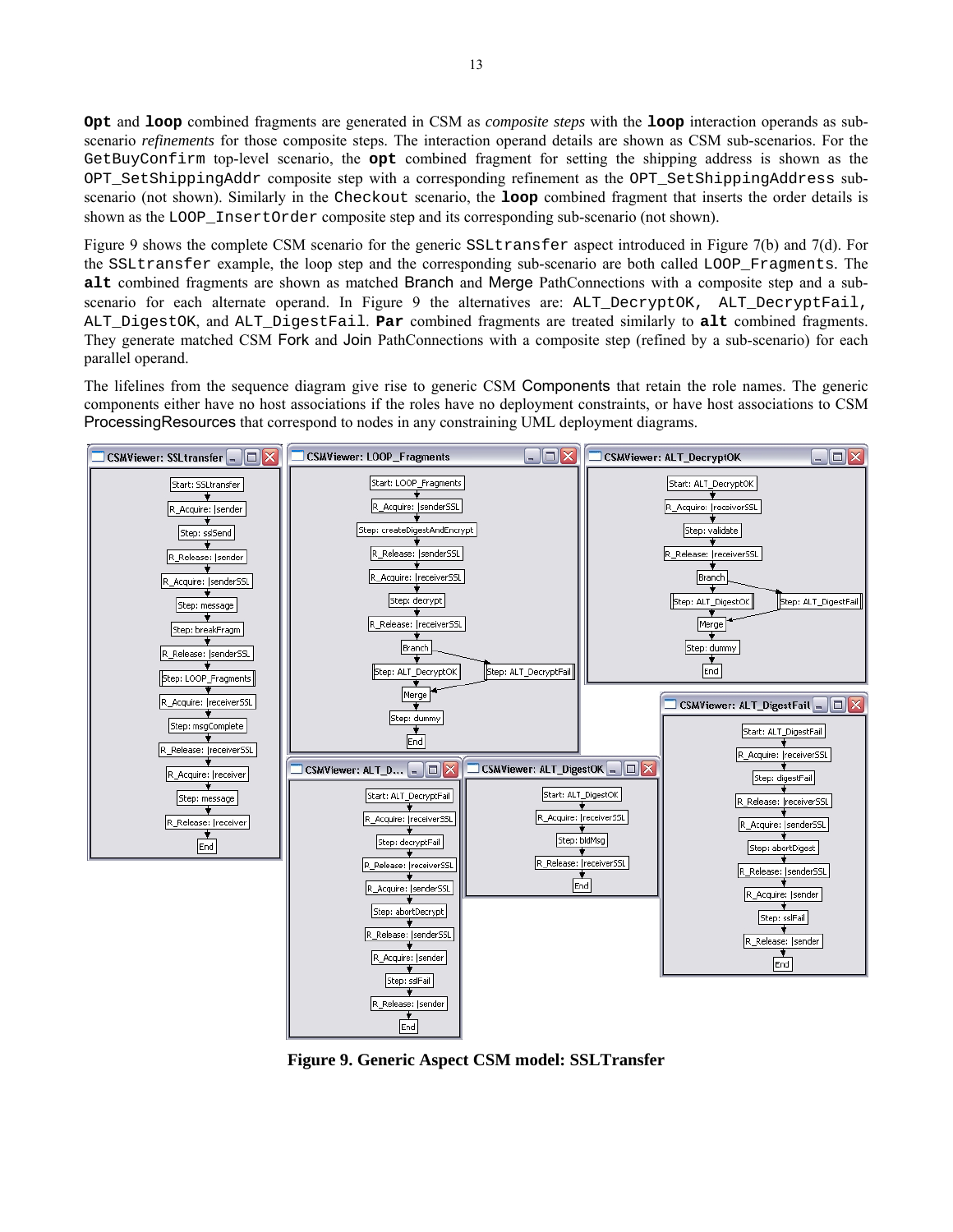## **4.1 The Aspect Scenarios**

The SSLHandshake scenario is created in a similar way and will not be shown here. For weaving into the primary scenario, either the SSLTransfer scenario is inserted for data transfer, or, the first time in the primary scenario, the combination of the two is inserted, first the handshake and then the transfer. For the later case, a SSLCombined scenario is constructed by adding a new top-level scenario with just two steps, as shown in Figure 10. They are composite steps, the first for SSLHandshake, and the second for SSLTransfer. Furthermore, even if it is the first transfer in the scenario, there is a probability that, at the system level, this scenario may be executed in combination with other secure scenarios, so we specify the probability  $$probFirst$  indicating whether we need to execute the handshake. Thus the SSL aspect has two sub-aspects, SSLCombined (for the first transfer), and SSLTransfer (for subsequent transfers).



**Figure 10. The SSLCombined scenario as a CSM with Sequence connectors suppressed** 

# **5. SUPPORTING CSM COMPOSITION**

In this section we introduce a notation for describing and manipulating CSM scenarios, suitable for expressing properties and operations needed to specify point cut specifications and composition-related operations. The proposed notation is referred to as CSM-Op, and is supported by a tool CSMAspects implemented as an Eclipse plug-in.

# **5.1 Basic Notation for Properties of Model Elements**

In the following we define the CSM-op notation. Sets will be indicated in boldface type. The definition of the CSM-op notation was driven by the decision to keep the CSM metamodel unchanged in order to retain the existing tool support. All the CSM-op properties are extracted from CSM models, which in turn conform to the CSM metamodel [20]. Some properties are obtained directly from the attributes of the model element they refer to, while other properties are derived by navigating different associations between model elements.

A CSM is a set of Scenarios and a set of Resources, while a Scenario is a set of Steps, connected through PathConnections. Here we will refer to PathConnections as Connectors for readability. Since aspect composition is focused on weaving scenarios and resource information needs to be carried along, we add to the CSM-op notation for a scenario SC the resources it uses, which is a derived property:

#### SC = (**S**, **C**, **R**)

in which:

**S** = **Steps**(SC) is the set of Steps, with their CSM attributes and associations as defined in [20], of which some are listed below along with some derived attributes.

**C** = **Connectors**(SC) is a set of Connectors (an alias for PathConnections) with the associations of each connector to its preceding and succeeding Steps**,** 

**R** = **Resources**(SC) is the set of Resources used by the Steps in **S**.

Note that the resource set of a CSM model is the union of the sets **R** of all its scenarios.. We will assume that **C** includes one Start connector, one End connector, and any number of EndNoSync connectors (which represent End connectors with a label "noSync", discussed in Section 2.1).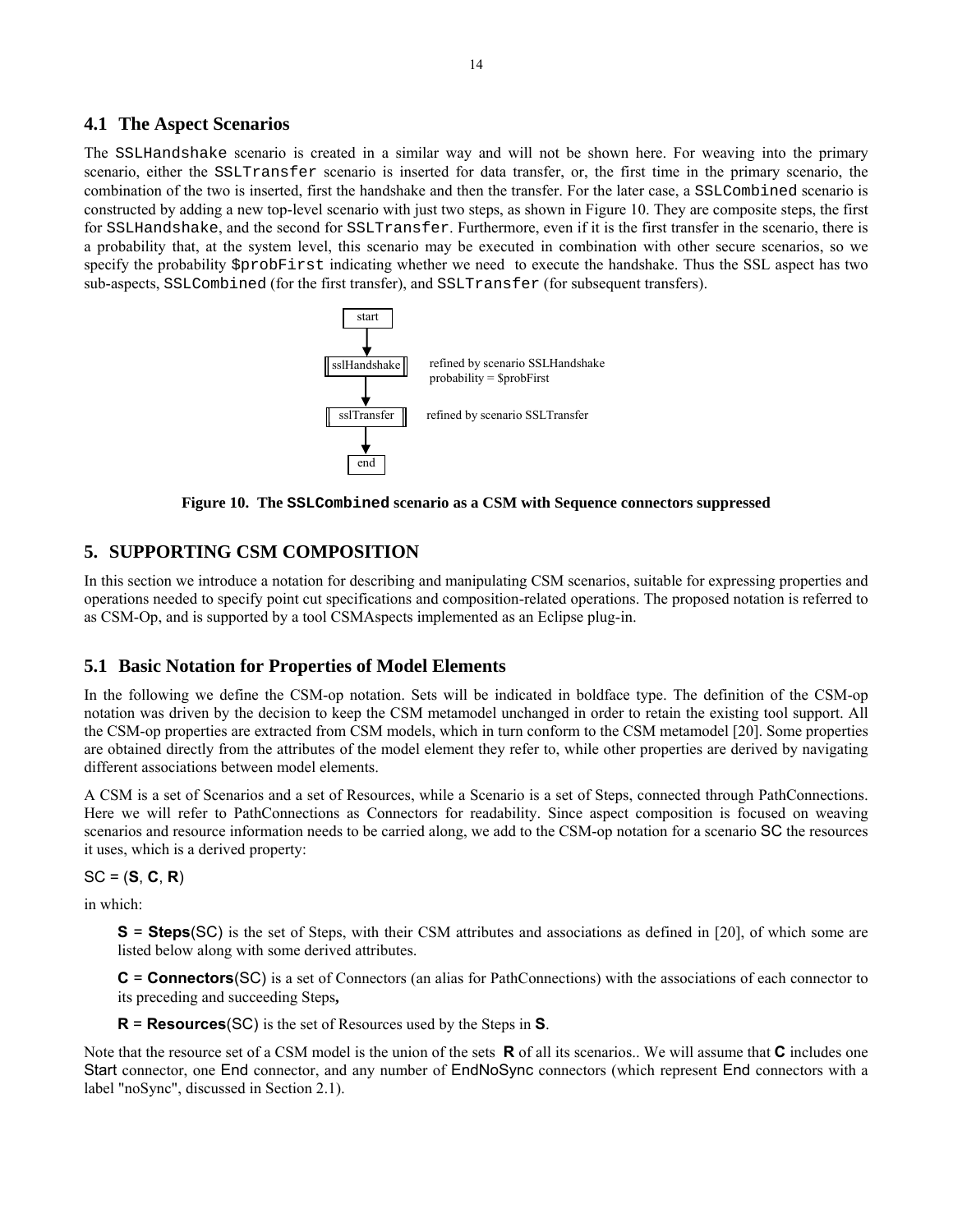Connectors in **C** can be described by their type and their source and target sets:

- Seq(StepA, StepB) is a Sequence type connector from StepA to StepB,
- Branch(StepA, **SetOfSteps**) and Fork(StepA, **SetOfSteps**) are branch and fork type connectors from StepA to a set of Steps, respectively,
- Merge(**SetOfSteps**, StepB) and Join(**SetOfSteps**, StepB) are merge and join type connectors, respectively,
- Start(SC) is the unique Start connector, the following Step is called First(SC).
- End(SC) is the unique End connector; the preceding Step is called Last(SC).

Point-cut specifications and composition operators may need to refer to properties (attributes and associations) of steps. These properties can be accessed using the following CSM attributes and associations:

- Step.name is the name of the action (e.g. the UML message name that invokes the Step). In this work we take this name as the name of the *service* performed by the Step.
- Step.subscenario is a scenario that refines this Step.
- Step.rep is the number of times the Step is repeated (shortened from Step.repetition count in [20])
- Step.prob is the probability this step is executed, as an optional step or after a branch connector (shortened from Step.probability in [20]).
- Step.component is the component executing this Step, i.e., the Component in the resource context (the set of held resources) which was most recently acquired. Resource contexts are described in [20] and [33].
- Step.component.host is the host ProcessingResource of this Step

Two shorthand attributes and one new attribute derived from the CSM are also part of the proposed CSM-op notation:

- Step.type is the type of message in the UML that triggers the Step. It can have one of the following values: call, reply, async. Step.type is a derived property corresponding to Step.predecessor.message.type in [20]. Its default value (if not defined, as it happens for example in activity diagrams), is async.
- Step.msgSize is a derived property corresponding to Step.predecessor.message.size, the size of the message that triggers the Step.
- Step.**ResContext** is a new attribute of Step derived from its scenario SC, the set of resources that have been acquired and not yet released, from Start(SC) up to and including this Step.

Due to the fact that steps and connectors alternate, the preceding element to StepA is always a connector, denoted •StepA. This connector is in turn preceded by a set of Steps denoted {••**StepA**}. The set of all preceding Steps and connectors (the transitive closure of precedence) is denoted {•**!StepA**}. Similarly the one succeeding connector of StepA is StepA•, its immediately succeeding Steps are the set {**StepA**••}, and the set of all succeeding steps is {**StepA**•**!**}. First(SC) = Start(SC)• and Last(SC) = •End(SC)**.** The following make use of the preceding expressions:

• To(SC, StepA) is a Scenario representing behaviour in scenario SC that precedes and includes StepA:

To(SC, StepA) = ({•**!StepA**} U StepA, **Connectors'(**SC**)** U End, **Resources'(**SC) ).

• From(SC, StepA) is the Scenario including and following StepA:

From(SC, StepA) = (StepA U {**StepA**•!}, **Connectors'(**SC**)** U Start, **Resources'(**SC)).

In these expressions, **Connectors'**(SC) and **Resources'**(SC) have been pruned to remove elements referencing Steps in SC that are not in the scenario.

Below are some additional expressions that can be used to support the definition of CSM composition:

• Component(StepA) is the component executing StepA. If the property StepA.component is undefined, the most recently defined component (along any path going back in the CSM) is returned. If the backward path branches, giving a set (such as {••**StepA**}) then an arbitrary step is selected from the set.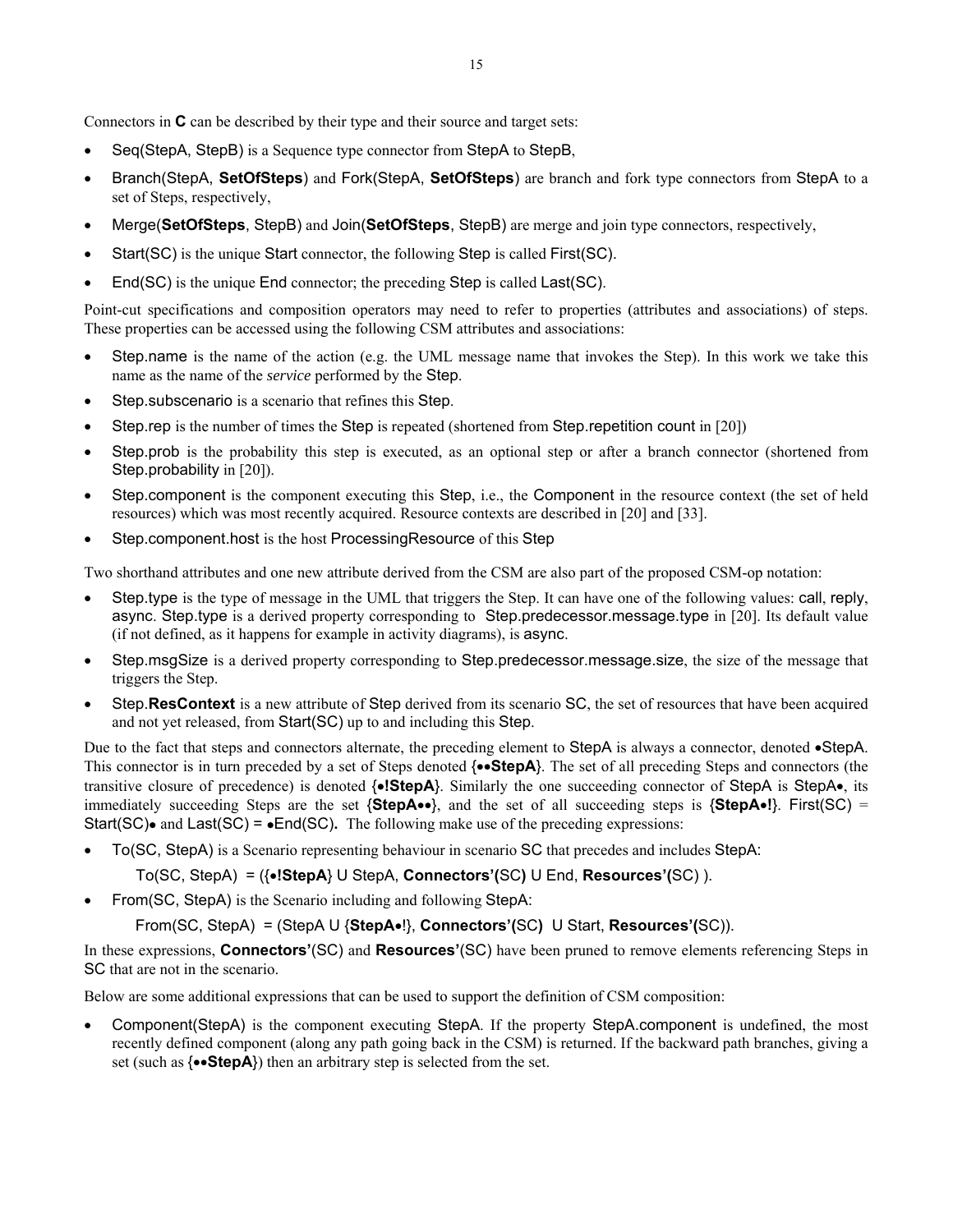• Name(StepA) is the name of the service performed by StepA. If the property StepA.name is undefined, the most recently defined name (along any path going back in the CSM) is returned. As for Component, if the backward path gives a set then an arbitrary step is selected from it.

## **5.2 Narrow and Broad Interpretation of a Scenario Definition**

A scenario with one or more composite steps may be interpreted in two ways, *narrowly* including only the set of steps in that scenario, or *broadly* to include the expansion or flattening of all refinements of composite steps. In the broad interpretation of scenario SC, composite steps are expanded recursively until there is a single flattened scenario which we will term SC\*. In SC\* there are no composite steps. Thus **Steps**(SC\*) and **Resources**(SC\*) are the unions of the steps and resources of all sub-scenarios, and the set **Connectors**(SC\*) is the union of the connectors, adjusted to replace the Start and End connectors of sub-scenarios with the connectors to the higher level Step.

## **5.3 Some Operations on Scenarios**

To illustrate the use of CSM-Op, we will apply it to the insertion of an aspect scenario SZ into a primary scenario SC. In the next section a composition process that provides a context for these insertion operations will be described.

We assume the primary scenario is SC = (**STX**, **CX**, **RX**) and the advice (aspect scenario) is SZ = (**STZ**, **CZ**, **RZ**). There are three possible ways in which SZ can be inserted into a primary scenario: replace a step (Rule 1), before a step (Rule 3) and after a step (Rule 4).

**Rule 1:** (replace StepA by an aspect scenario; uses Rule 2 to update its connectors)

SC' = ReplaceStep(SC, StepA, SZ) is a function which returns a scenario SC' in which StepA is replaced by SZ in **Steps**(SC) and all connectors to StepA are replaced by connectors to First(SZ) and Last(SZ):

ReplaceStep(SC, StepA, SZ) = ((**STX** \ StepA )U **STZ**,  **ReplaceConn**( **ReplaceConn(CX**, •StepA, StepA, First(SZ)), StepA•, StepA, Last(SZ)) U **CZ** \ {Start(SZ), End(SZ)}, **RX** U **RZ**).

**Rule 2:** (update connectors when a step is replaced)

**C'** = **ReplaceConn**(**C**, ConnA, StepA, StepZ) is a function returning a set of connectors **C'**, in which the connector ConnA has been modified by replacing references to StepA by references to StepZ.

**Rule 3:** (insert a scenario SZ preceding StepA; uses Rule 2 to update its connectors)

```
InsertBefore(SC, StepA, SZ) = (STX U STZ, 
      ReplaceConn(CX, •StepA, StepA, First(SZ)) U CZ \ {Start(SZ), End(SZ)} U Seq(Last(SZ),StepA), 
    RX U RZ).
```
**Rule 4:** (insert a scenario after StepA; uses Rule 2 to update its connectors)

InsertAfter(SC, StepA, SZ) = (**STX** U **STZ**, **ReplaceConn**(**CX**, StepA•, StepA, Last(SZ)) U (**CZ** \ {Start(SZ), End(SZ)} U Seq(StepA, First(SZ)), **RX** U **RZ**).

**Rule 5:** (an additional operation to flatten any composite step; uses Rule 2 to update its connectors)

SC' = Expand(SC, StepA) is a function returning a scenario SC' in which the composite step StepA (in scenario SC), which references a sub-scenario SZ, has been flattened by inserting the Steps of the sub-scenario in place of StepA. If SC = (**STX**, **CX**, **RX**) and StepA references sub-scenario SZ = (**STZ**, **CZ**, **RZ**) then:

Expand(SC, StepA, SZ) =  $((STX \setminus \text{StepA}) \cup STZ)$  **ReplaceConn**(**ReplaceConn**(**CX**,•StepA, StepA, First(SZ)) ,StepA•, StepA, Last(SZ)) U (**CZ** \ {Start(SZ), End(SZ)}, **RX** U **RZ**).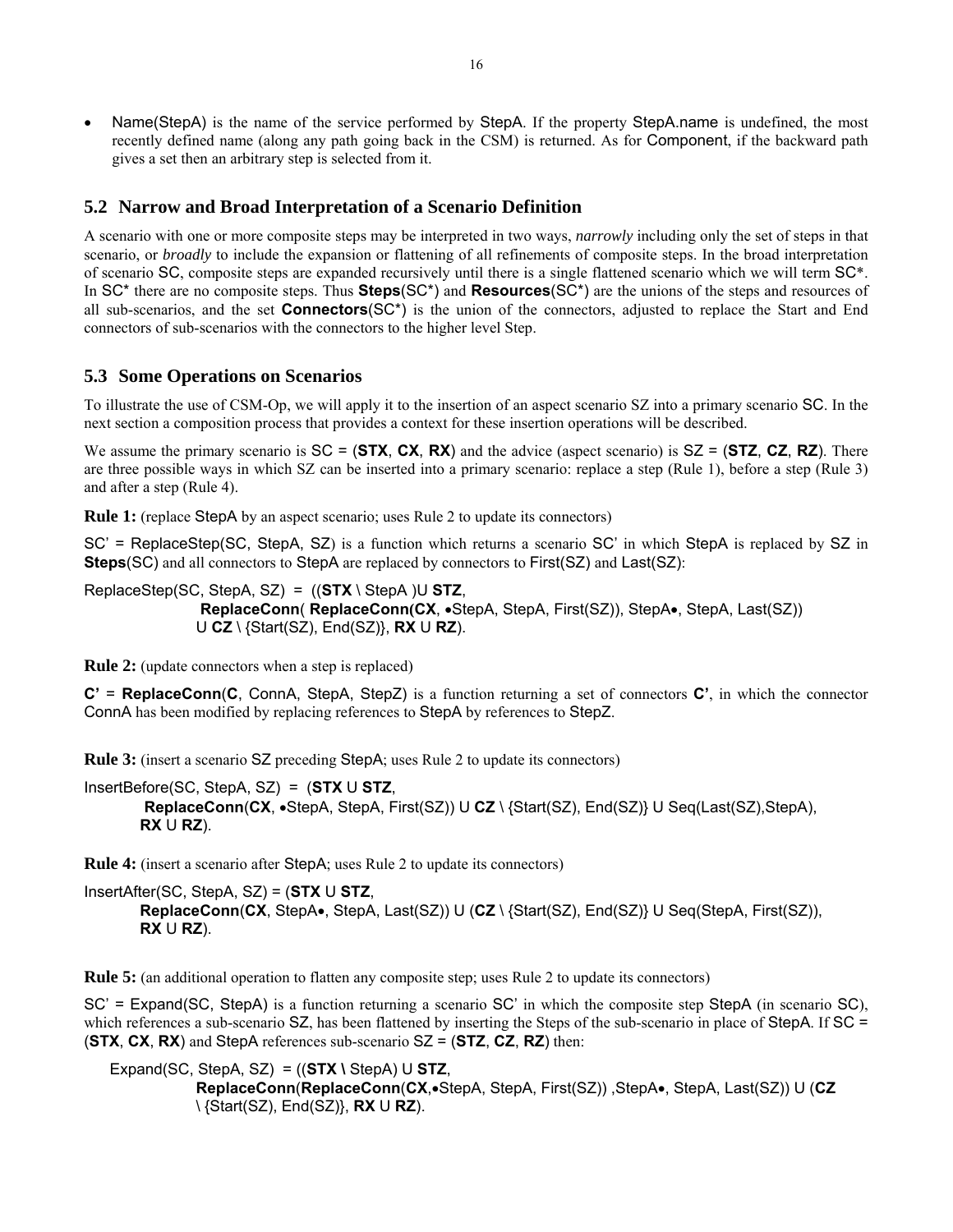## **6. CSM ASPECT COMPOSITION**

This section applies CSM-Op to aspect composition. The composition is carried out under the following conditions:

- If there is more than one aspect, the aspects are composed in a specified order.
- For each generic aspect GenericA<sub>i</sub> (comprised of a top-level scenario and possibly a set of sub-scenarios), the following are defined:
	- $\circ$  a point cut, that is a set of rules  $J_i = \{J_{i1}, J_{i2}, ..., J_{in}\}$  identifying join-point steps  $JS_i = \{JS_{ik}\}\$ in the primary model, which are the locations for inserting the aspect,
	- o a set of RoleBinding rules, which depend on the location of the join-points (elements of **JSi**) for instantiating a context-specific aspect from the generic one
	- o a composition rule that determines how the aspect will be inserted at the join-points and connected to the primary model.

The composition tool accepts the following input: a) one or more CSM models representing generic aspects models; b) a CSM model representing the primary model; c) for each generic aspect: a point cut specification, role-binding rules and composition directive. The composition of an aspect with the primary model (also comprised of a top-level scenario and a set of sub-scenarios) is performed in three steps:

- 1. Find the locations for composition, that is determine the join-point steps, **JS** in the primary model with the help of the point cut specifications.
- 2. Given a join-point step JS∈**JS**, apply binding rules for roles and resources to all the scenarios of the GenericAj to obtain a corresponding context-specific aspect model SpecificA<sub>j</sub>.
- 3. For each SpecificA $_i$  apply its composition rule, which has one of the following forms:
	- InsertBefore( SC, JS, Top(SpecificA<sub>i</sub>)) (Rule 3)
	- InsertAfter( SC, JS, Top(SpecificA<sub>i</sub>)) (Rule 4)
	- ReplaceStep( SC, JS, Top(SpecificA<sub>i</sub>)) (Rule 1)

where SC is the scenario of the primary model containing  $JS$ ;  $JS$  is the join-point step; and  $Top(Specific A<sub>j</sub>)$  is the top-level scenario of the context-specific aspect **.**

## **6.1 Point Cut Specification: Transitions in Location**

Locations for composition are identified by a point cut defined as a set of conditions for identifying join-point steps, and is applied to the flattened scenario SC\* corresponding to SC. It expresses where the advice should be inserted, using the properties of the Steps in SC. The conditions must be customized for every aspect, but we will consider some examples that can be used in many particular cases related to security. We begin with auxiliary conditions that identify various operations between system elements.

#### *Identifying transitions between system elements*

For security aspects, an important class of potential join points is found at transitions from one host (or component) to another. The next two rules define join points at such transitions.

Let Stepα and Stepβ be dummy step names, to be matched within a flattened scenario SC\*. Then a pattern for transition from one host (or component) to another, is expressed as a predicate involving Stepα before the transition, and Stepβ, after it. Stepβ is identified as any step that makes the predicate true:

**Rule 6:** (boolean function to identify that a Step follows a transition to a different host)

NewHost(Stepβ) = ( (Stepβ  $∈$  SC<sup>\*</sup>) AND

(for all Stepα ∈ {••**Step**β}, Component(Stepα).host ≠ Component(Stepβ).host)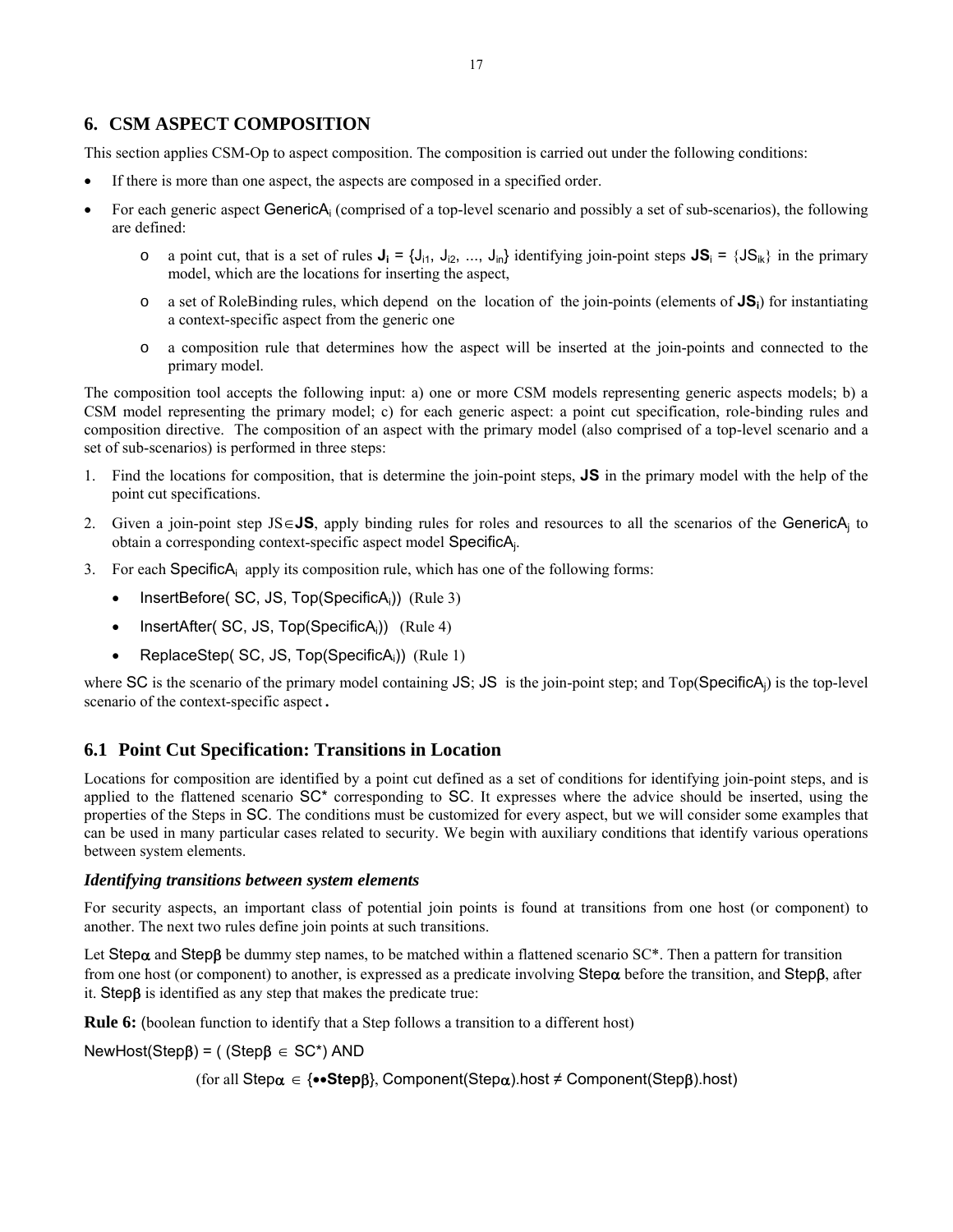**Rule 7:** (boolean function to identify that a Step follows a transition to a different component)

NewComponent(Stepβ) = (Stepβ ∈ SC\*) AND

(for all Stepα ∈ {●●**Step**β}, Component(Stepα) ≠ Component(Stepβ))

In the TPC-W example, we need to specify not just the host or component, but the application service that must be protected; this is addressed below.

## *Identifying a call*

Conditions that specify insertion around a portion of behaviour can also be specified. An example describes the body of a synchronous call, where a request is paired with a corresponding reply. The request initiated in a certain component triggers an application service starting at Step $\alpha$  in some other component. After the service, some Step $\beta$  in the second component initiates the reply. This condition can be expressed by Rule 8.

**Rule 8:** (boolean function to identify the scope of a synchronous request between two components)

```
SynchRequest(Stepα, Stepβ) = SendReply(Stepα, Stepβ) AND
```
IsNext(SendReply(Stepα, Stepβ), Stepα, Stepβ),

```
where SendReply(Stepα, Stepβ) =
      (NewComponent(Stepα) AND 
     (Component(Stepβ) = Component(Stepα) AND 
     (Component(StepB\bullet) = Component(\bullet\bulletStep\alpha))
```
and where the IsNext( ) function is defined for any condition on two steps SA and SB as follows:

**Rule 9:** (boolean function to identify that Step SB is the first after SA to make a given Condition(SA,SB) true)

IsNext(Condition(SA,SB), SA, SB) = NOT Exists StepC | (Condition(SA, StepC) AND (StepC ∈ {**●!SB}**) )

For secure synchronous communications, an advice for sending a request would be inserted before Stepα, and an advice for the corresponding replies would then be inserted after Stepβ. Similar conditions must be constructed to express other "around" point cuts.

# **6.2 Point Cut Specification: Examples for Security**

Examples of point cuts for security aspects will combine transitions between system elements and the level of security to be associated with those elements and their operations. For this discussion we assume just two levels, secure and insecure.

#### *Identifying secure system elements*

It is natural to identify certain hosts or components or application services that require the addition of the security features. In TPC-W for example certain web pages are defined in the specification as secure (GetBuyConfirm, Checkout and GetCustomerRegistration) while others involving only browsing are not. We consider a single generic property secure, and the following predicates:

- secure(Host1, parameters) to express the condition that all communications with Host1 should be secure, with some parameters for the desired security type or level which can be used to select the aspect that provides them,
- secure(Host1, Host2, parameters) to express a condition that communications between Host1 and Host2 should be secure,
- secure(Component1, parameters) to express a condition that all access to Component1 should be secure (e.g., requiring both authentication and encryption)
- secure(Service1, parameters) to express a condition that Service1 (identified in CSM by a Step *name* property) should be secure, meaning that its requests and replies should have certain security features.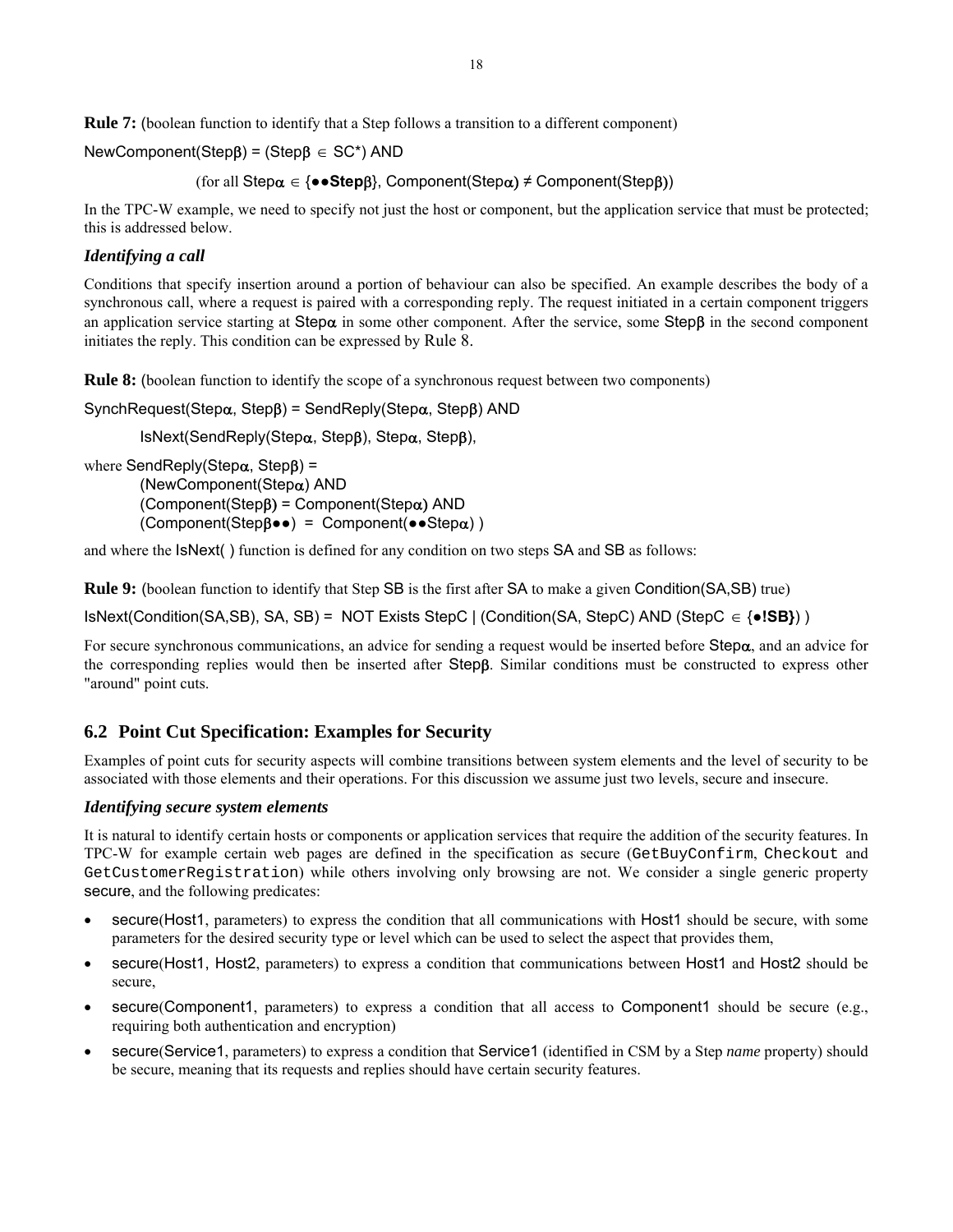The actual condition names and sets of elements would depend on the precise security condition required. For SSL for example, suitable conditions would be authentication, confidentiality, and integrity.

*Join Point to assure secure messages to a secure server component:* To insert encrypted message handling for all communications involving components in the set **SecureServers**, a join point for one insertion is defined as:

#### **Rule 10:**

J= any Stepα | ( NewComponent(Stepα) AND (Stepα.component ∈ **SecureServers** ) )

*Join Point to assure secure messages to or from a secure service:* An application service is identified by the operation-name of its first step (call it Step $\alpha$ , with name Name(Step $\alpha$ )), For secure services, the name will be placed in the set **SecureServices**. To specify secure handling of all communications involving services in the set **SecureServices**, a join point could be defined as:

#### **Rule 11:**

```
J = any Step\alpha | (NewComponent(Step\alpha)
             AND ( (Name(Stepα) ∈ SecureServices ) OR (Name({••Stepα}) ∈ SecureServices) )
```
In the SSL example, this defines the insertion condition for the SSLtransfer aspect for one-way communication in the GetBuyConfirm CSM, in which getBuyConfirmPage is in the set of **SecureServices**. The first step that satisfies the condition is  $J = getBuyConfirmPage$  at the fifth Step in Figure 8.

*Join Point to provide authentication for first use of a secure service:* To insert authentication by supplying an identifier and password before the first use of any service in a set **SecureServices**, the first use must be identified. The service is identified by the operation name of the first step on a transition to a new component (traversing a component interface), so the join point can be defined as:

#### **Rule 12:** J = FirstRequest(SC, **SecureServices**)

= any Stepα | IsNext((Name(Stepα) ∈**SecureServices**) , Start(SC), Stepα)

The IsNext predicate (from Rule 9) ensures that no step earlier in the Scenario gives a service in the set of secure services. In the TPC-W example Rule 12 can be used to insert the SSL handshake at the first attempt to enter the secure pages. IsNext can also be used to identify the first secure service involving that particular pair of requesting and responding components.

## **6.3 Point Cut Specification for the Example**

The example has two aspects with generic advice scenarios Combined and SSLtransfer. Using the above definitions, the point cut specifications that apply to both of the primary scenarios are:

- for the SSLCombined aspect:
- $J_1$  = FirstRequest(SC, {getBuyConfirmPage, buyConfirmPage, customerRegPage}),
- for the SSLtransfer aspect:

 $J_2$  = any Step $\alpha$  | (NewComponent(Step $\alpha$ ) AND

 ( (Name(Stepα) ∈ **SecureServices** ) AND NOT FirstRequest(SC, {getBuyConfirmPage, buyConfirmPage})

The second condition is based on Rule 11. In the getBuyConfirm primary scenario, the first condition is satisfied by the sending from eb to webserver, and the second by the reply. In the getCustomerRegistration scenario, the first condition is satisfied by the reply to eb. The composition rules are:

InsertBefore(SC, J<sub>1</sub>, SSLCombined), InsertBefore(SC, J<sub>2</sub>, SSLTransfer)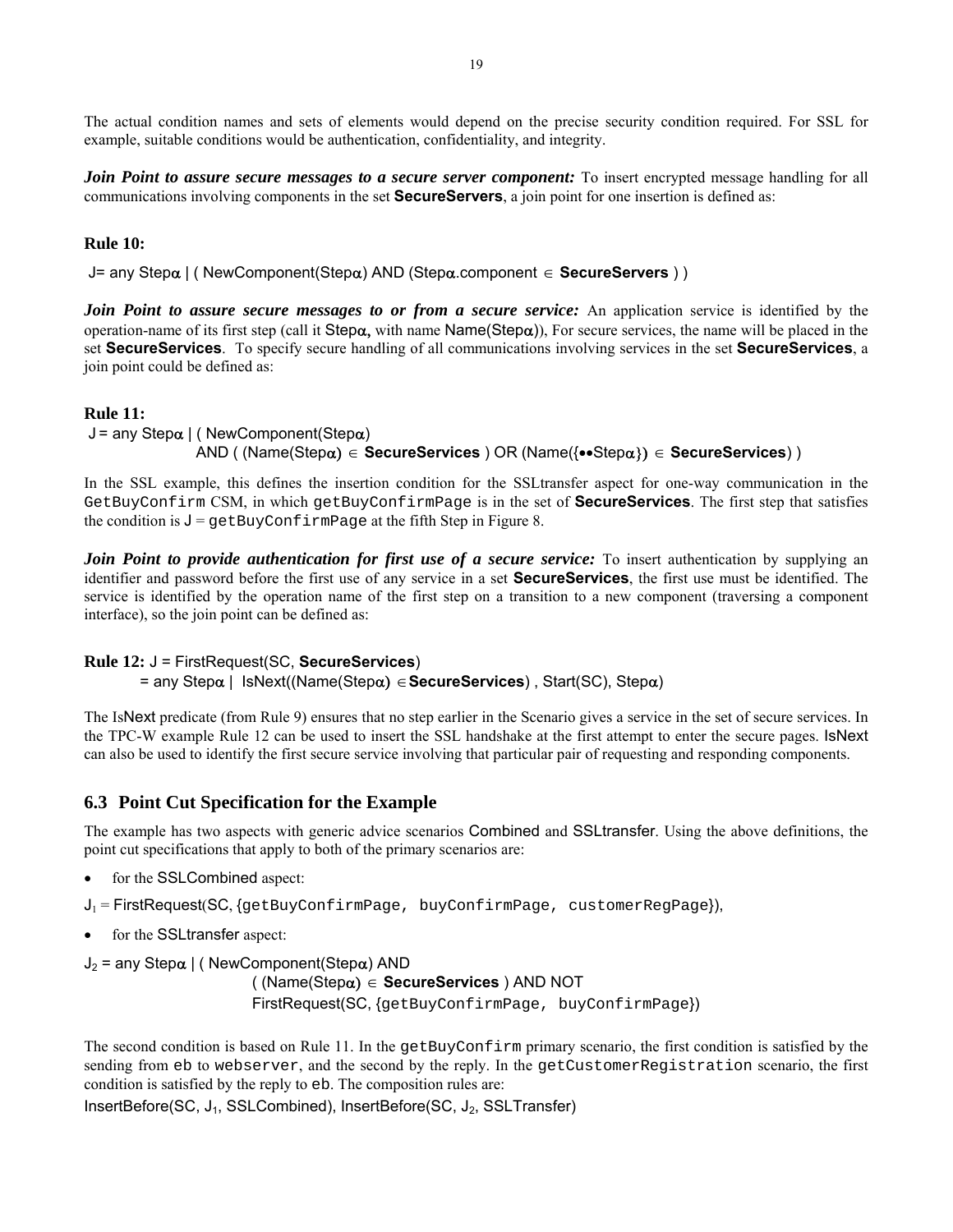## **6.4 Construction of Context-Specific Advice Scenarios**

In Composition Operation 2, the identification of join-points allows us to construct context-specific advice scenarios. The generic aspect advice scenarios are templates, with the generic roles of the aspect as template parameters (and also with performance parameters we will call parms). The roles are components, hosts and other resources.

For example in the SSLTransfer aspect (Figures 7b and 7c) the generic scenario may be expressed with parameters as:

SSLtransfer( { |sender, |senderSSL, |receiverSSL, |receiver, |SenderProc, |ReceiverProc }, parms)

The role bindings for the scenario are specified relative to the insertion point. For the first message from eb to webserver in the primary scenarios of Figures 4, 5 and 6, |sender is bound to eb in the CSM of Figure 8, |receiver to webserver, SenderProc to the host ClientProc, and ReceiverProc to the host ServerProc. This leaves two unfilled roles, for which entities must be created; suppose they are called ebSendSSL and webRcvSSL. Then the desired argument list for Roles is:

RoleBindings = {eb, ebSendSSL, webRcvSSL, webserver, ClientProc, ServerProc}.

In the example, for the first message from eb to webserver, the context-specific aspect scenario will be called SSLcall:

SSLcall(parms) = SSLtransfer({eb,ebSendSSL,webRcvSSL,webserver,ClientProc,ServerProc}, parms)

The performance parameters parms are considered in Section 6.5. The role binding rules for SSLtransfer in the TPC-W example can be expressed formally as:

 $|sender\;bindsTo\;Component({\bullet \bullet JS_j})$  (that is, to the component of the predecessor step)

|senderSSL bindsTo NEW Component, named by concat(Component({••JSj }).name, "SendSSL")

|receiverSSL bindsTo NEW Component, named by concat(Component(JS<sub>i</sub>.name, "RcvSSL")

|receiver bindsTo Component(JS<sub>j</sub>)

|SenderProc bindsTo Component({••JSj }).host

|ReceiverProc bindsTo Component(JSj ).host

Once a context-specific aspect has been created for one insertion point, it can be re-used at other insertion points which have the same Role list. In the example, all insertion points which are messages from eb to webserver give the contextspecific aspect SSLCall given above. The same generic aspect and point cut also matches points where a reply is sent from webserver to eb, in which case the same role-binding rules give different Roles and a second context-specific aspect:

```
SSLReply(parms) = SSLTransfer1({webserver, webSendSSL, ebRcvSSL , eb, ClientProc, 
ServerProc}, parms)
```
These two scenarios are shown in the composed resulting CSM in Figure 11, inserted as composite Steps where the point cut is satisfied. The performance parameter parms are still to be determined.

## **6.5 Location-Specific Performance Parameter Binding**

Steps and connectors in the aspect advice have performance parameters such as processing demands, branching probabilities, optional probabilities, and loop repetition counts. These may be different at every location **JS** where a context-specific scenario is composed. In the context-specific scenario SpecificA $_{ii}$ (parms) they are specified as the list parms of dummy variables whose values are determined by the insertion context. The scoping of names for these dummy variables is defined to be the set of sub-scenarios for the aspect.

The second composition operation also defines values for these dummy variables by additional rules of the form

variable = (expression), where expression may depend on parameters of steps related to join point steps in **JS**

The performance parameters further specialize each  $\text{SpecificA}_{ii}$  scenario by providing location-specific values for parms.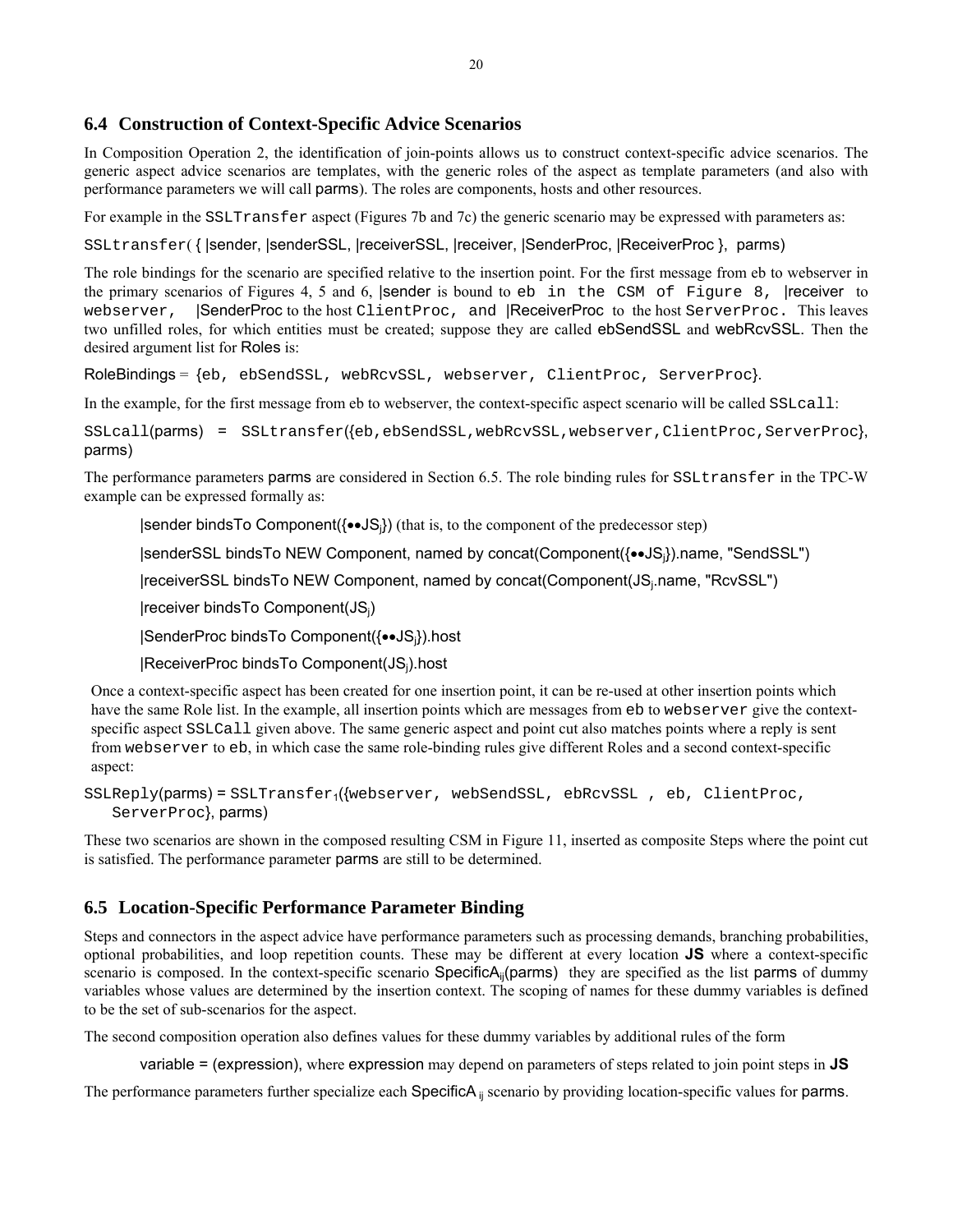Table 1 gives the values for some of the performance annotations used in the SSLcall and SSLreply scenarios. The step service demands are given literal values, while the repetition count for LOOP Fragments is an expression indicating that the repetition count is equal to the message size divided by the fragment size (512 bytes) and rounded up to the nearest integer. The variable \$MSG\_SIZE is a CSM parameter taking a different value at each join point.

Here, the performance value expressions are the same for both the SSLcall and SSLreply context-specific scenarios because the two scenarios are symmetrical in this example. This is not always the case, and it may be possible to have different context-specific scenarios with different performance values based on the same generic aspect (e.g., different service demands for encryption and decryption due to using different encryption algorithms).

| <b>Variable</b>            | <b>Expression</b>       |
|----------------------------|-------------------------|
| sslSend.hostDemand         | 0.1                     |
| message.hostDemand         | 01                      |
| msgComplete.hostDemand     | 01                      |
| sslMessage.hostDemand      | 0 <sub>1</sub>          |
| LOOP Fragments.repetitions | ceiling(\$MSG SIZE/512) |

**Table 1. Performance values for SSLcall and SSLreply context-specific scenarios** 

The communication between the WebServer and PGE (the payment server) that is part of the Checkout UML sequence diagram should be secure, as well. However, this communication is only indirectly referenced as an external service, with no details, so it cannot be modified by an aspect. We assume instead that the latency of the external operation that accesses PGE includes the overhead for SSL transfer, and we have to ignore the overhead introduced at the WebServer. This is a limitation for all external operations of a specification. A more complete approach would be to specify the external operation in a separate sub-model and compose it here.

#### **6.6 Composition**

Composition is carried out by inserting a composite step for the scenario, and reconciling the resource acquisition and release. If a bound resource is held before the insertion, and is acquired again (without being released first) by the scenario, then the second acquisition step is deleted. Similarly if a resource is released by the scenario and then released again by the primary scenario, the first release step is deleted.

For the example, Figure 11 shows the CSM composed model for GetBuyConfirmPage with SSL data transfer only applied between EB and WebServer. For simplicity the handshake has not been composed along with SSLcall. A composite step SSLcall has been inserted for the message from eb to webserver, refined by the SSLcall scenario, and a composite step SSLreply refined by the SSLreply scenario.

As part of the resource context reconciliation during weaving, the SSLcall scenario loses the ResourceAcquire:eb element at the beginning since EB is already acquired in the primary model before SSLcall is invoked as well as the ResourceRelease: webserver at the end, since it is already released in the primary model after the scenario completes. Similarly, the SSLreply scenario loses the first ResourceAcquire: webserver and the last Resource Release: eb.

The tool CSMAspects that implements the aspect composition verifies syntactically the binding and composition rules and makes sure that the composed models do conform to the CSM metamodel. Also, the designers have the possibility to inspect the composed CSM models both graphically (with the CSM Viewer) or textually (in XML format), in order to check whether their intentions are correctly realized.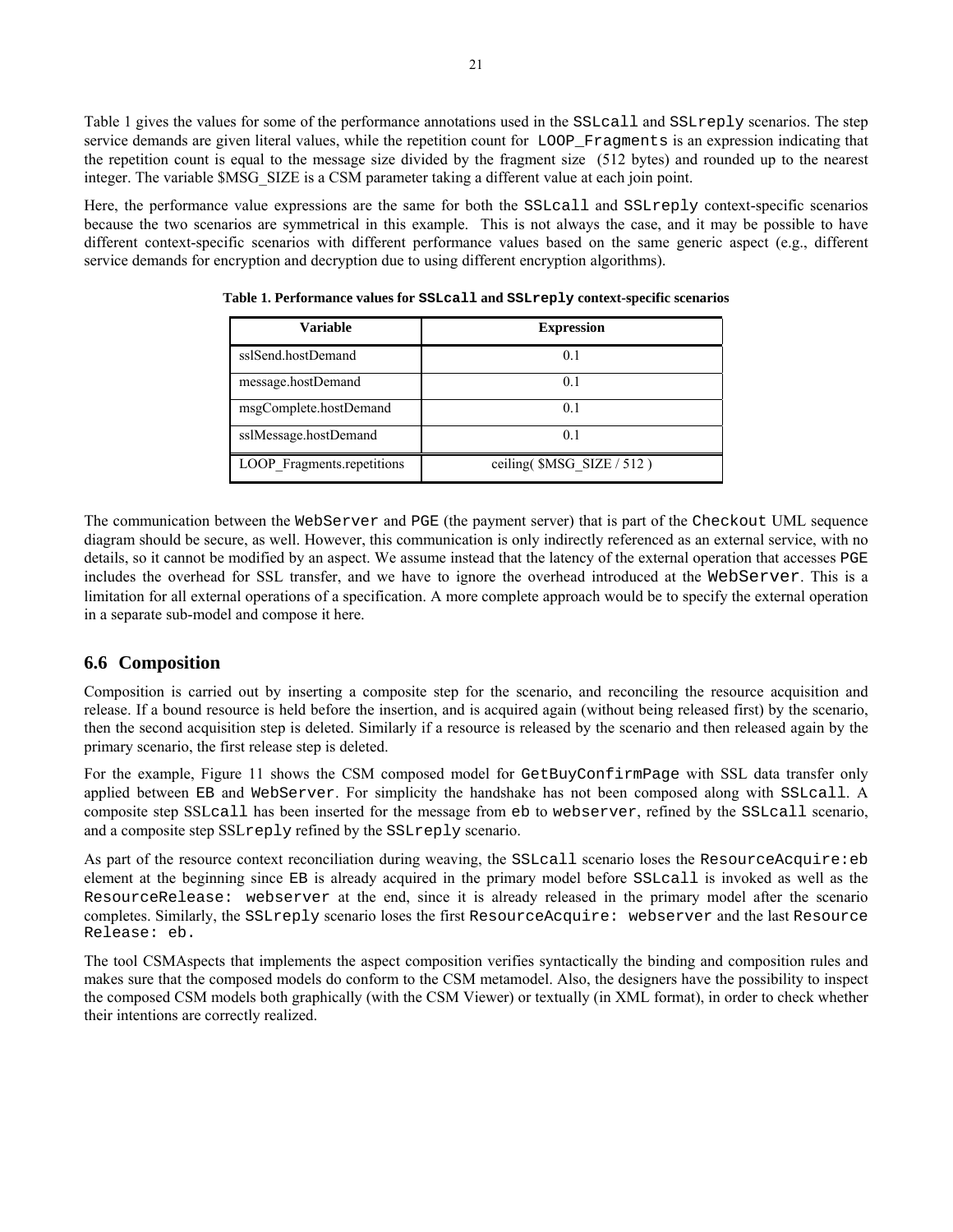

**Figure 11. Composed CSM model (sub-scenarios not shown)** 

The composition was performed in both primary scenarios in two different ways: for both SSLCombined and SSLTransfer, and for SSLTransfer alone. The performance analysis will be reported first for SSLTransfer alone, because the transfer overheads are interesting in their own right.

# **7. LQN PERFORMANCE ANALYSIS**

The CSM primary and composed models are automatically transformed into LQN models using the Csm2Lqn generator, an Eclipse-based tool that implements the transformation algorithm described in [21].

# **7.1 LQN Primary and Composed Models**

Figure 12 shows the LQN models for the TPC–W GetBuyConfirmPage example: the primary model in Figure 12(a) and the LQN model after weaving the SSL data transfer aspect. For simplicity, the entries and activities are hidden in these diagrams, only tasks are shown in rectangular boxes. Tasks added as a result of aspect composition are shown with a gray background. Call relationships between tasks are denoted by arrows: a) solid arrows represent synchronous calls; b) open arrows represent asynchronous calls; c) solid arrows with dashed lines represent forwarding calls (a sequence of asynchronous messages leading to a reply to the original caller, which is blocked). Ovals represent processors or hardware devices, while lines between tasks and processors show deployment relationship between software and hardware resources.

The primary model has a simple tiered client-server architecture with eb making a synchronous call to webserver , which also acts as a client to database, imageserver, and pge tasks. The composed model introduces the ebSendSSL and webRcvSSL tasks between eb and webserver, as well as the webSendSSL and ebRcvSSL tasks from webserver back to eb. The simple synchronous interaction between the eb and webserver tasks from the primary model is replaced with a forwarding chain from eb to ebSendSSL, webRcvSSL, webserver, webSendSSL, and finally ebRcvSSL. In this model the eb task still blocks waiting for a reply, but the reply is generated by the last task in the forwarding chain, ebRcvSSL.

The message size parameter \$MSG\_SIZE was different for each insertion of the aspect scenarios, taking the values shown in the primary models.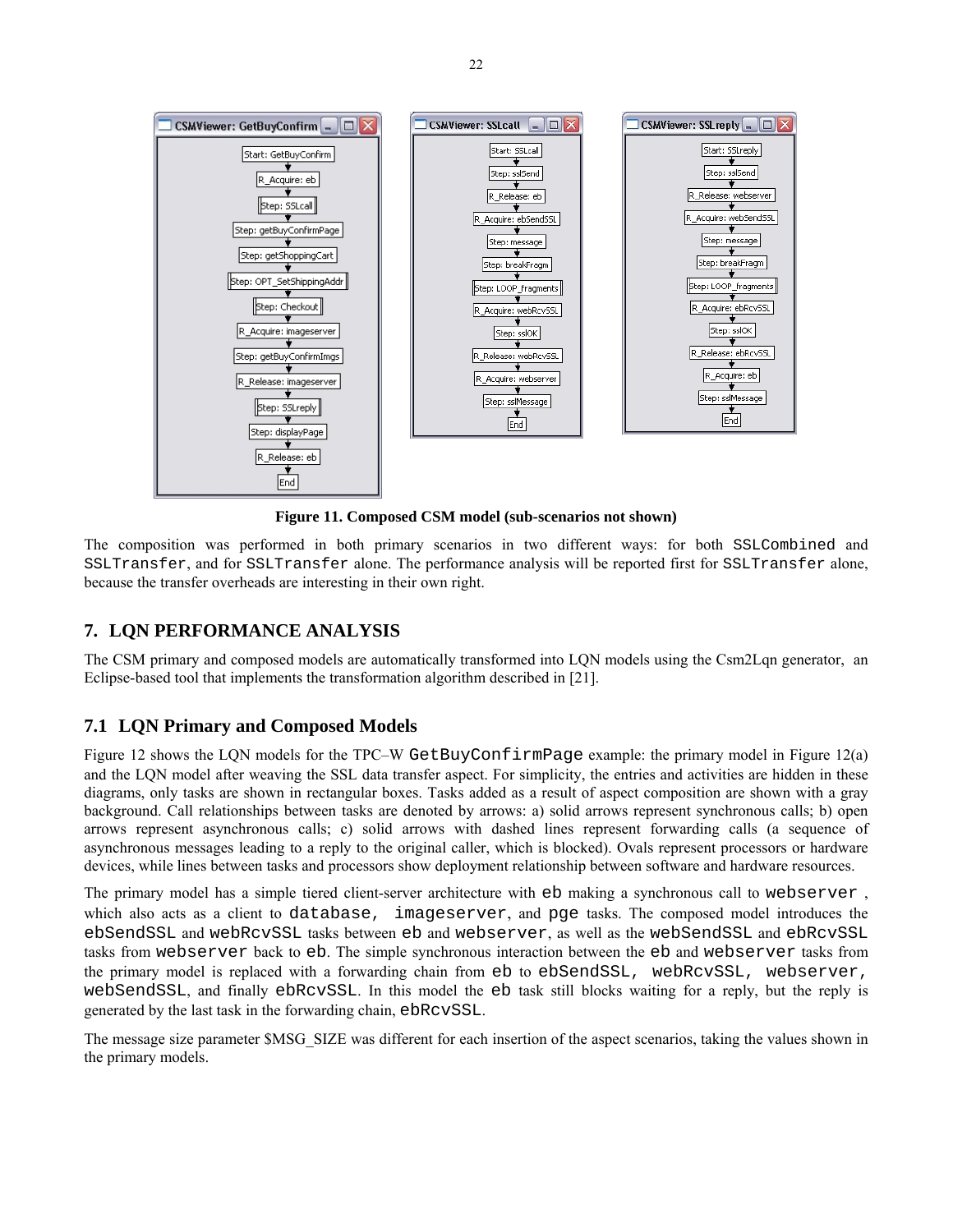#### **7.2 Performance Results**

The LQN performance model can be solved by either the analytical solver LQNS or simulation solver LQSim [7],[34]. LQNS solves models mathematically, and is faster than LQSim. It works very well for models with synchronous messages, but does not handle as well models having a mix of synchronous with a lot of asynchronous messages. LQSim takes a longer time to solve a model, but gives more accurate results for complex models, especially those containing a lot of forwarding/ asynchronous interactions mixed with synchronous ones. In our case, the LQN models for GetCustRegPage (which are smaller) were solved with LQNS, and the models for GetBuyConfirmPage with LQSim.

The performance results obtained from the solvers include throughputs and service times (including queuing delays) for software resources, and utilization of both hardware and software resources. The simulator also gives the confidence intervals for all the results. The response times obtained from LQSim for the GetBuyConfirmPage scenario are accurate within  $\pm$  2-3% at 95% confidence level. Figure 13 shows the response times for the two scenarios studied in this paper, each giving the results for the respective primary and composed model. The impact of the SSLtransfer aspect on the scenario performance is noticeably different for the GetCustRegPage and the GetBuyConfirmPage cases.



**Figure 12. LQN model for GetBuyConfirmPage: a) primary model; b) composed model (SSLTransfer case)** 

The GetCustRegPage is a light-weight scenario, which simply creates the content for a small webpage and returns it to the EB client. Therefore, as shown in Figure 13(a), the primary model for GetCustRegPage has a response time of less than 5ms and does not saturate even with more than 500 simultaneous users. Additional experiments show that the primary model can support 2000 users executing light-weight scenarios without saturation. However the composed model with SSL saturates with 350 users. The strong performance impact is due to the fact that the extra resource demands introduced by the aspect itself are much larger than the demands of the original scenario. The bottleneck occurs in the webSendSSL task, which has a utilization of 97%. This task is introduced by the security aspect, and is responsible for encrypting and sending messages from webserver to eb.

The situation is different for GetBuyConfirmPage where the primary model has a much heavier workload. As shown in Figure 13.b, both the primary and composed model enter saturation (where the curve begins to climb) at a rather small number of users (less than 20). An analysis of the performance results shows that *webserver* is the bottleneck in both models. The security aspect adds even more workload to the bottleneck task and thus increases the response time, but does not move the bottleneck elsewhere. The increase in response time due to the SSLtransfer aspect is of about 16% for 70 users and 36% for 80 users. The experiments show that the performance effect of the SSLtransfer aspect on a light-weight scenario is more dramatic than on a heavy-weight scenario. If the aspect increases the demand on a resource that is already the bottleneck, then it increases the bottleneck level and makes it appear earlier. If it increases the demand on a resource that is not a bottleneck, then the bottleneck may move from other resources to this one. Gaining insight into the performance effects of different security solutions can help the designers to make tradeoffs between security and performance solutions, in order to satisfactorily balance competing system requirements.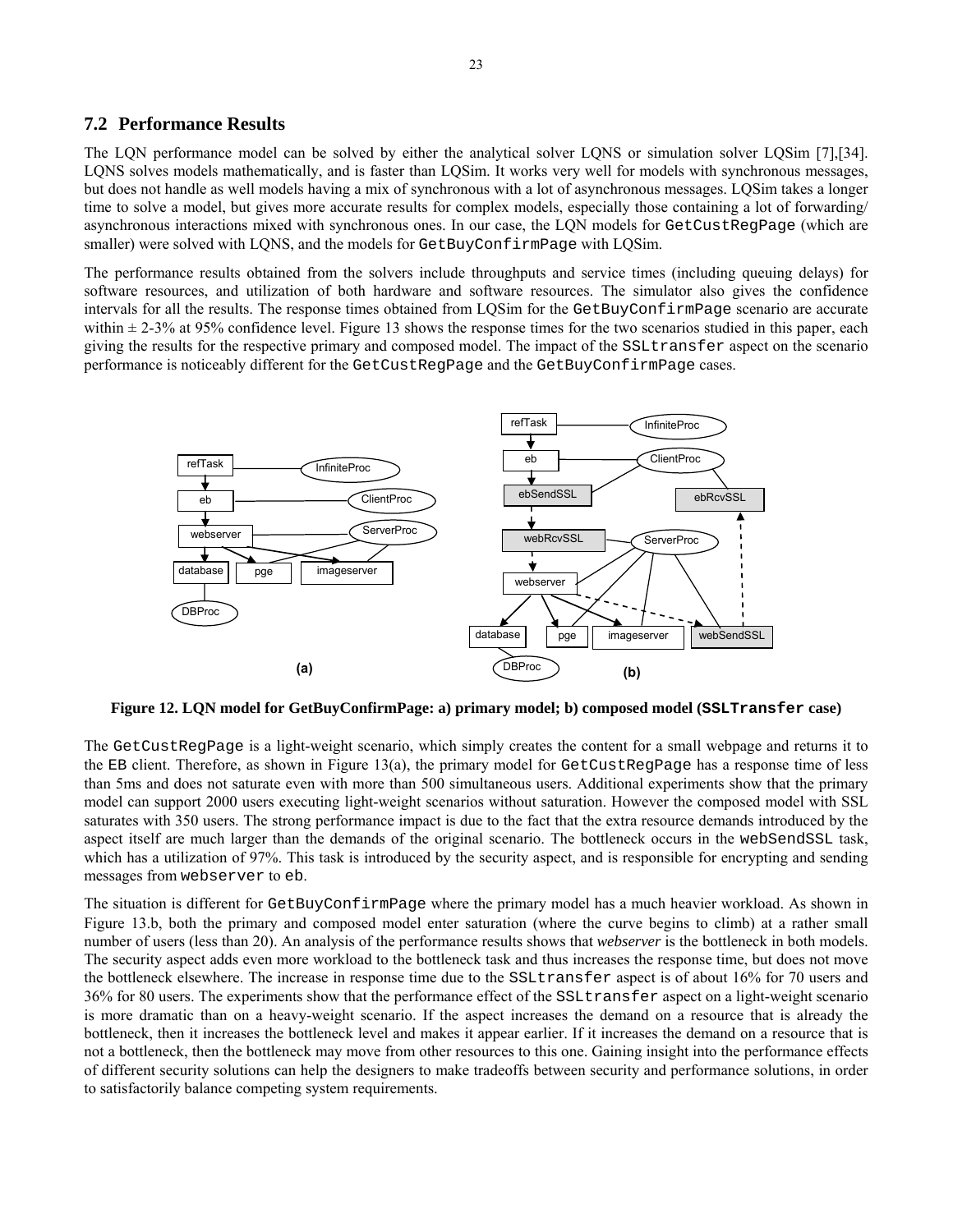

**Figure 12. Performance results for: a) GetCustRegPage, and b) GetBuyConfirmPage** 



**Response time for GetBuyConfirm composed with the SSLTransfer and SSLCombined aspects**

**Figure 13. Performance results for GetBuyConfirm composed with the SSLTransfer and SSLCombined aspects** 

When the SSLCombined aspect including the handshake is also woven, the results are similar, although performance is again reduced. Figure 13 shows the LQN results for GetBuyConfirmPage composed with the SSLCombined aspect compared to the model composed with the SSLTransfer aspect. The introduction of the handshake in the SSLCombined aspect leads to a 30% increase in response time when using a probability of handshaking of 1 on the page request call and 0 on the reply.

# **8. CONCLUSIONS**

This paper proposes a new approach to aspect oriented modeling which composes aspects with a primary model at a scenario level, using the Core Scenario Model (CSM). The CSM was developed for deriving performance models from UML specifications, and the composed model is used here for performance analysis of the composed aspects.

For SSL communication in the TPC-W example considered here, the aspect had a more dramatic impact on the registration scenario, because the primary model has a light workload, but it had a significant effect on the scalability of both. The consideration of data transfer encryption alone demonstrates the performance impact of the SSL data transfer overhead independent of the SSL session length. The combined case including handshaking shows the additional performance impact of establishing a new SSL session every time a user buys something.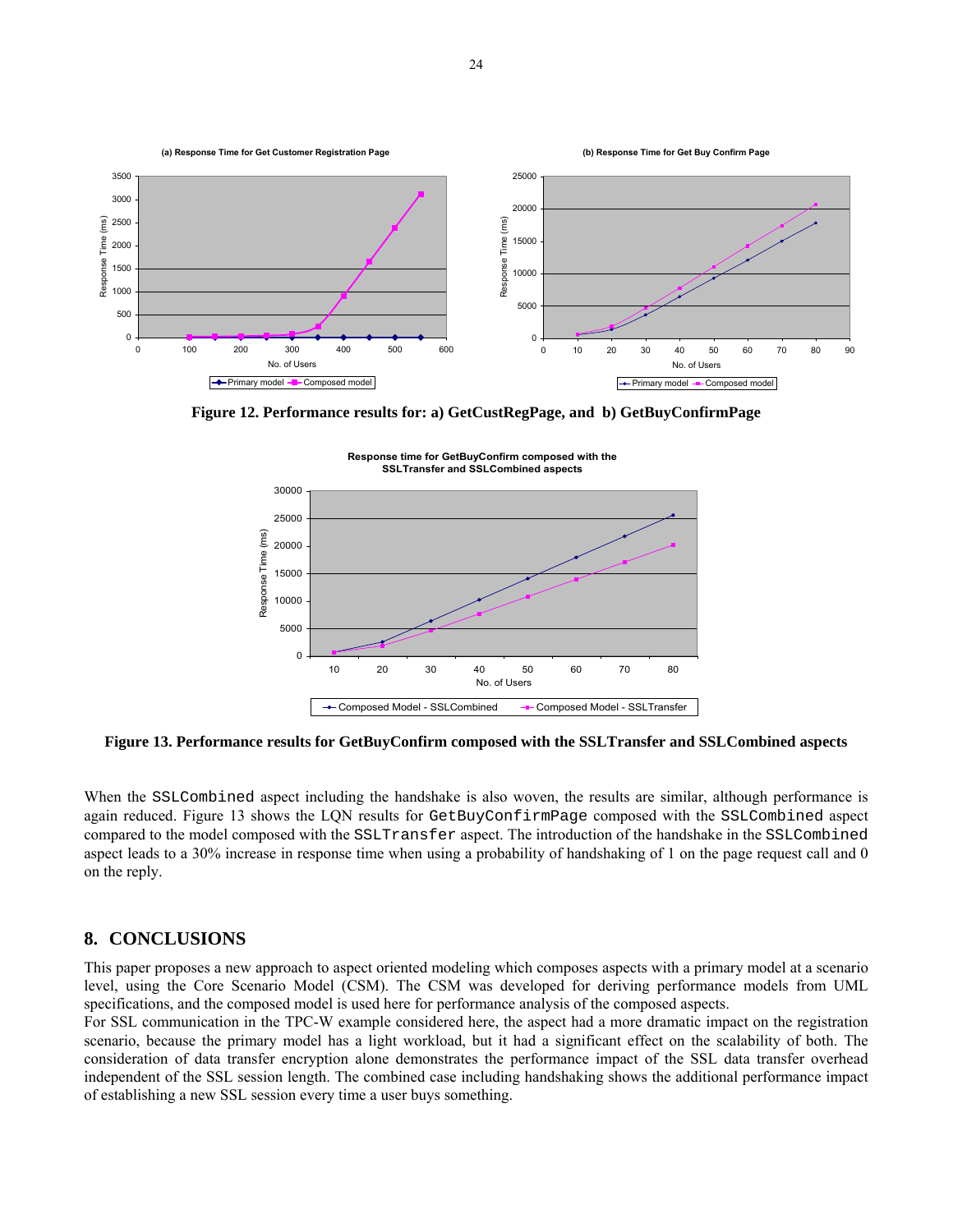The paper has built a formal compositional framework on CSM, supporting operations on CSM elements and sub-scenarios. The formal properties of this framework have however not been fully explored here (and there has also been comparatively little work on formal foundations for composition within the AOM community in general). Instead, it has been demonstrated in composing a frequently-used feature for secure communication over the Internet. The demonstration shows the simplicity and generality of the specification of localities for aspect composition, by this approach. It is simpler because the CSM metamodel is much simpler than that of UML, yet expresses everything relevant to performance.

The contribution of CSM composition, apart from simplicity, is that it can combine primary models and aspect advice models given in different UML diagram formalisms (activity, sequence, communication, interaction overview), since the CSM can be derived from any of them. Existing tools were used for the CSM extraction.

For performance modeling, not only is the behaviour composed, but the resource use and resource use parameters, provided by performance annotations, must also be composed. This process, and the directives necessary to control it, have been defined and demonstrated.

The description of the SSL data transfer aspect model raises a general issue: what level of detail is appropriate for the UML model when trying to integrate the analysis of different properties - in this case, security and performance. The interaction diagram in Figure 7(d) gives a detailed functional description that is necessary for the logical verification of the security mechanisms by using a first-order logic model, as in [12]. However, for performance analysis a coarser granularity level might be more appropriate. Thus, the CSM model for SSL data transfer given in Figure 9 was generated by aggregating the small sequential steps corresponding to self messages into larger steps (for instance, the UML steps corresponding to the |receiverSSL messages incrementSeqNum() and decrypt(payload, symmkey) have been aggregated in the CSM step decrypt).

On one hand, it would be preferable to have a different UML view of the system under development for each kind of analysis we intend to perform. However, the problem is that these different views need to be maintained separately as the system evolves, so there is a danger that they could get out of synch. Hence, there is a strong argument for keeping a single UML model as the input for different analysis techniques and tools. The implication is that automatic model transformations will be required to raise the level of abstraction to an appropriate level for different analysis techniques [23]. For instance, in the case of performance analysis, the aggregation of different steps can be done automatically, under the user's guidance who may decide to provide performance annotations only for coarser-granularity steps.

This paper is a step toward the larger goal of integrating security solution tradeoff analysis and performance analysis. Such an integration will include (1) modeling security features separately as aspects, (2) verifying security properties, (3) analyzing security-related attributes (e.g., Return on Security Investment), (4) analyzing performance properties and (5) balancing conflicting goals, all from the same UML model. Other parts of this goal have already been addressed by some authors of this paper. For instance, a UML-based approach for verifying whether a design meets security properties was developed in [12],[13], including proof-based determination if the system model is secure. Another example is Aspect-Oriented Risk Driven Development (AORDD) [9],[10], for designing cost-effective systems with a desired level of security. In this larger context we must consider that CSM weaving is particular to performance analysis. Other analyses will either have to be adapted to scenario weaving, or will require separate weaving at the UML level.

This paper has not fully developed the formal model of CSM; for instance, it has not examined questions like equality or bisimulation of scenarios, or the determination of properties such as deadlock and termination. The presentation has been brief and somewhat informal, limited to demonstrating the utility of the formal model for composition of aspects. It will require further work to complete it as a formal tool.

#### **REFERENCES**

- [1] Andrews , J.H., "Process-Algebraic Foundations of Aspect-Oriented Programming", REFLECTION 2001, (A. Yonezawa and S. Matsuoka, Eds.), LNCS 2192, pp.187–209, Springer-Verlag, 2001.
- [2] Apostolopoulos, V. and Peris, V. and D. Saha, D. "Transport layer security: How much does it really cost?", Conference on Computer Communications (IEEE Infocom), pp. 717-725, New York, March 1999.
- [3] Balsamo, S., Di Marco, A., Inverardi, P., Simeoni, M., "Model-based performance prediction in software development: a survey", IEEE Transactions on Software Engineering, Vol 30, No.5, pp.295-310, May 2004.
- [4] Barros, J.P., and Gomes, L. "Towards the Support for Crosscutting Concerns in Activity Diagrams: a Graphical Approach", Fourth Workshop on Aspect-Oriented Modeling with UML, San Francisco, 2003.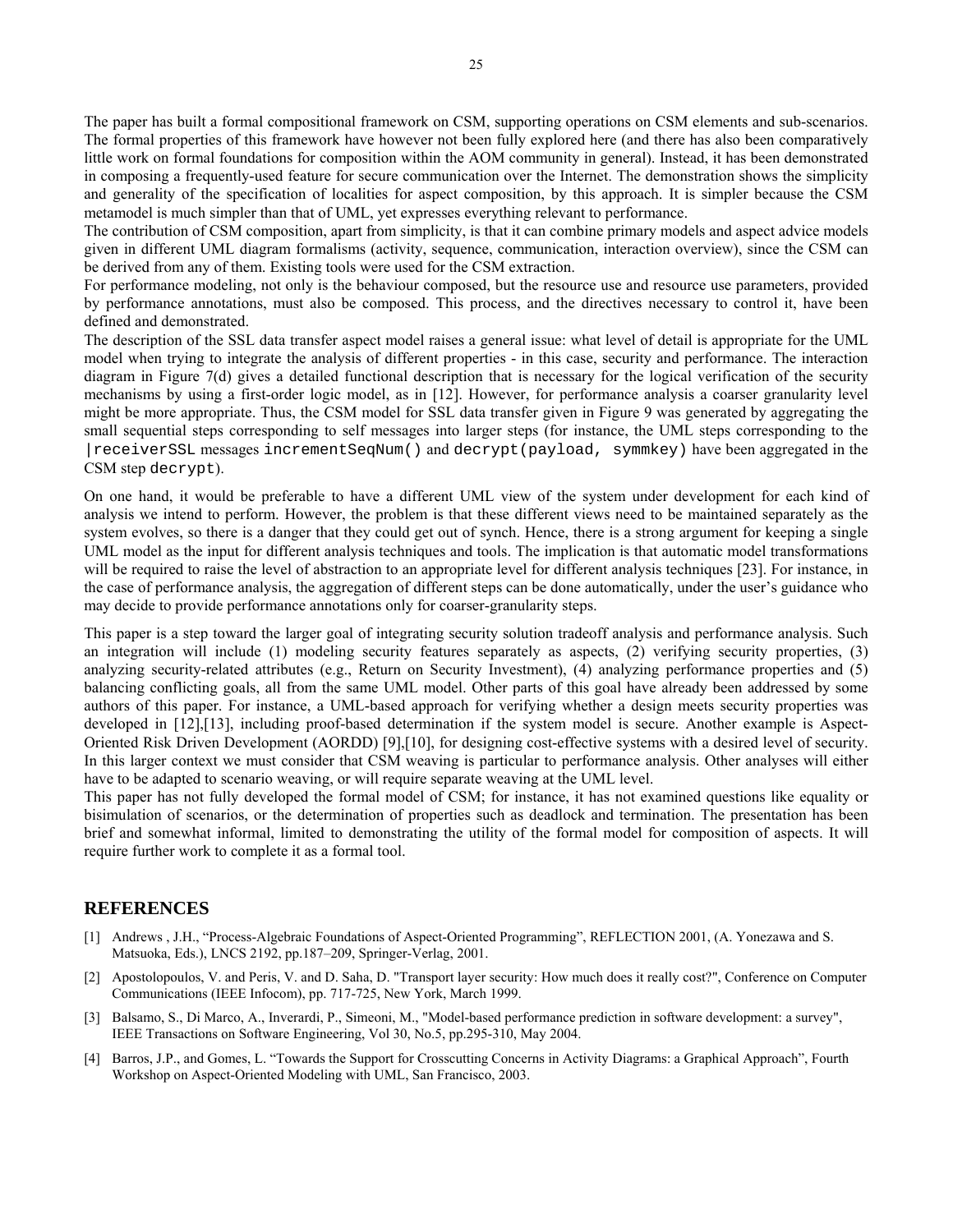- [5] Dai, L. and Cooper, K., "Modeling and performance analysis for security aspects", Science of Computer Programming, v 61 pp 58- 71, 2006.
- [6] France, R., Ray, I., Georg, G. and Ghosh, S., "An Aspect-Oriented Approach to Early Design Modeling," *IEEE Proceedings Software*, Special Issue on Early Aspects: Aspect-Oriented Requirements Engineering and Architecture Design, 151(4):173-185, August 2004.
- [7] Franks, G., "Performance Analysis of Distributed Server Systems", Ph.D. Thesis, Carleton University, Systems and Computer Engineering, Report OCIEE-00-01, Jan. 2000.
- [8] Ho, W.M., Jézéquel, J-M., Pennaneac'h, F., Plouzeau, N., "A Toolkit for Weaving Aspect Oriented UML Designs", Proc. of the 1st Int. Conference on Aspect-Oriented Software Development AOSD'2002, pp.99-105, Enschede, The Netherlands, 2002.
- [9] Houmb, S.H. and Georg, G., "The Aspect-Oriented Risk-Driven Development (AORDD) Framework", O. Benediktsson et al., editor, Proc. of the Int. Conference on Software Development (SWDC.REX), pp 81-91, Reykjavik, Iceland, 2005.
- [10] Houmb S.H., Jürjens, J., Georg, G., France, R. "An integrated security verification and security solution trade-off analysis", Integrating Security and Software Engineering: Advances and Future Vision. Mouratidis, H. and Giorgini, P. (eds). Idea Group Inc., 2006.
- [11] IBM, Rational Software Architect (RSA), http://www.ibm.com/developerworks/rational/products/rsa/ (last visited November 2007)
- [12] Jürjens, J., *Secure systems development with UML*. Springer-Verlag, Berlin Heidelberg, 2004.
- [13] Jürjens, J., "Sound Methods and Effective Tools for Model-based Security Engineering with UML", 27th International Conference on Software Engineering (ICSE 2005), St. Louis, Missouri, USA, pp. 322-331, 2005.
- [14] Klein, J., Fleurey, F., Jézéquel, J-M., "Weaving Multiple Aspects in Sequence Diagrams", accepted for publication in Transactions on Aspect-Oriented Software Development, 2007.
- [15] Mahoney, M., Bader, A., Elrad, T. and Aldawud, O., "Using Aspects to Abstract and Modularize Statecharts", Proc. 5th Wsh. Aspect-Oriented Modeling, Lisboa, 2004.
- [16] Menascé, D., "Security Performance", *IEEE Internet Computing,* vol. 7, nb. 3, pp 84-87, May/June 2003.
- [17] OMG, *UML Profile for Schedulability, Performance, and Time*, (formal/05-01-02), January, 2005.
- [18] OMG, *UML Profile for Modeling and Analysis of Real-Time and Embedded systems (MARTE) RFP*, realtime/05-02-06, 2005.
- [19] Petriu, D.B. and Woodside, C.M., "A Metamodel for Generating Performance Models from UML Designs", Proc. UML 2004 Modelling Languages and Applications, 7th Int. Conference, Lisbon, Portugal, LNCS 3273, pp. 41-53, Springer 2004.
- [20] D. B. Petriu, M. Woodside, " An intermediate metamodel with scenarios and resources for generating performance models from UML designs", Software and Systems Modeling, Vol.6, Nb. 2, pp. 163-184, 2007.
- [21] Petriu, D.B. and Woodside, C.M., "Software Performance Models from System Scenarios", *Performance Evaluation*, Volume 61 , Issue 1, pp.65-89, Elsevier 2005
- [22] Petriu, D.C. and Woodside, C.M., "Performance Analysis with UML," *UML for Real*, (B. Selic, L. Lavagno, and G. Martin, eds.), pp. 221-240, Kluwer, 2003.
- [23] Petriu, D.C., Sabetta, A. "From UML to Performance Analysis Models by Abstraction-raising Transformation", In From MDD Concepts to Experiments and Illustrations, (eds. J.P. Babau, J. Champeau, S. Gerard), ISTE Ltd., pp.53-70, 2006.
- [24] Petriu, D.C., Woodside, C.M., Petriu, D.B., Xu, J., Israr, T., Georg, G., France, R.B., Bieman, J.M., Houmb, S.H., Jürjens, J., "Performance Analysis of Security Aspects in UML Models", Proc. 6<sup>th</sup> Int. Workshop on Software and Performance WOSP'2007, Buenos Aires, Argentina, 2007.
- [25] Petriu, D.C., H. Shen, H., Sabetta, A., "Performance Analysis of Aspect-Oriented UML Models", *Software and Systems Modeling* (in press), published online April 2007.
- [26] Reddy, Y.R., Ghosh, S., France, R.B., Straw, G., Bieman, J.M., McEachen, N., Song, E., Georg, G., "Directives for Composing Aspect-Oriented Design Class Models", A. Rashid, and M. Aksit (eds*). Transactions on Aspect-Oriented Software Development I*, LNCS 3880, pp 75-105, Springer, 2006.
- [27] Shen, H., Petriu, D.C., "Performance Analysis of UML Models using Aspect Oriented Modeling Techniques", Model Driven Engineering Languages and Systems, (L.Briand and C. Williams, Eds). LNCS Vol. 3713, pp.156-170, Springer, 2005.
- [28] Smith, C.U., *Performance Engineering of Software Systems*, Addison-Wesley Publishing Co., New York, NY, 1990.
- [29] Straw, G., Georg, G., Song, E., Ghosh, S., France, R., Bieman, J.M., "Model Composition Directives", Proc. UML 2004 Modelling Languages and Applications, 7th Int. Conference, Lisbon, Portugal, LNCS 3273, pp 84-97, Springer 2004
- [30] Transaction Processing Performance Council, www.tpc.org.